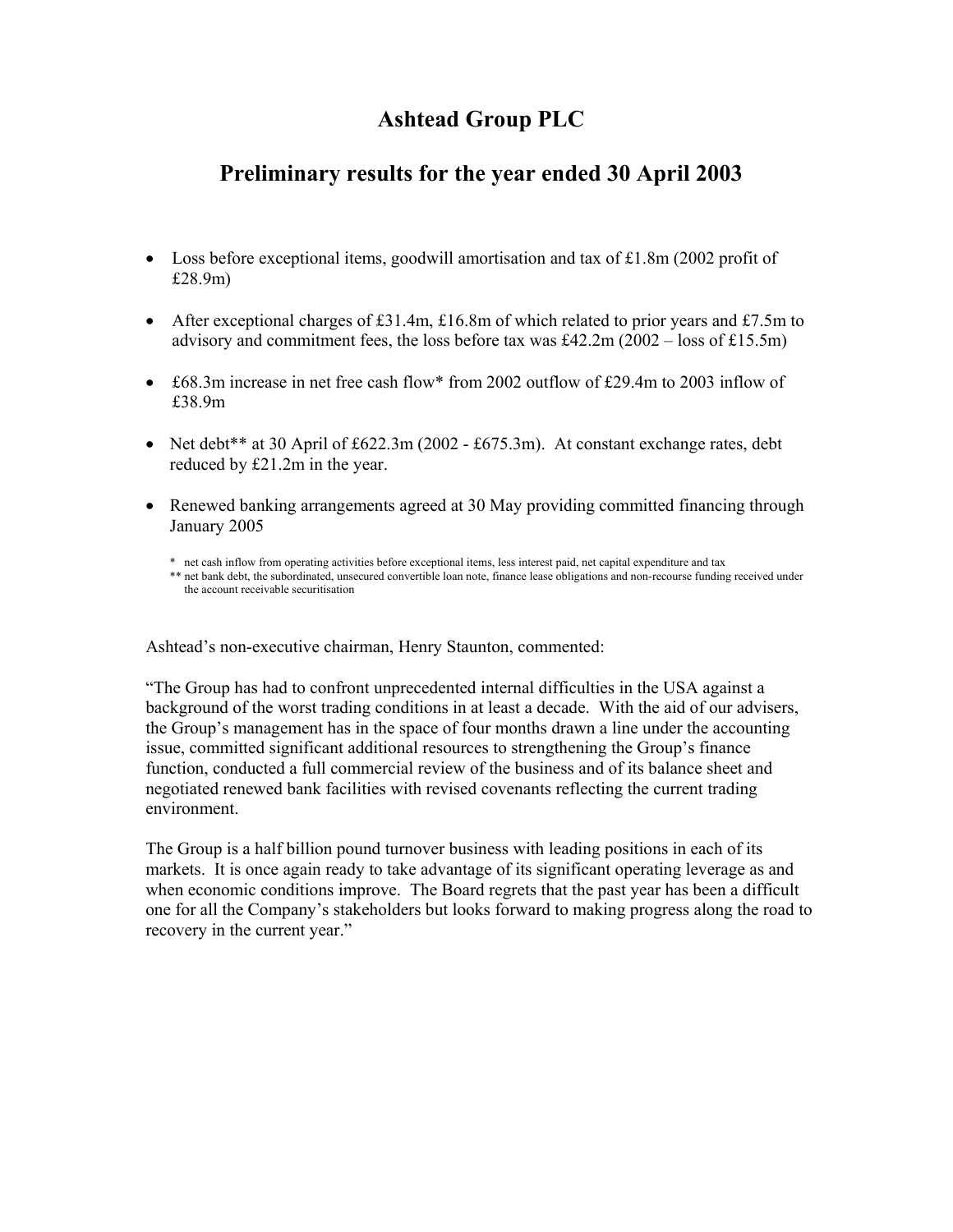# **PRESS RELEASE**

The year to 30 April 2003 has been the most difficult since the inception of the Group in 1984. The effect of slowing economies in the USA and the UK, coupled with more difficult conditions in the oil and gas sector, made for challenging trading conditions particularly against the background of uncertainty about war in Iraq. Nevertheless all of this was manageable and was being managed. What had not been anticipated was the admission in early March by the financial controller of our US subsidiary Sunbelt Rentals, that he had been failing properly to reconcile a number of balance sheet accounts. The effects of this admission were immediate. On the following day the Group had been due to make representations and warranties as part of a normal rollover of part of its debt facility. In the circumstances it was clearly unable to do so and as a result was put in default of its banking agreements.

It was gratifying therefore to be able to announce on 2 June the conclusion of the forensic examination and the renewal of our banking arrangements until January 2005. As we noted in our June statement "the Group will generate a significant amount of cash over the next two years and the Board expects to refinance the senior debt facilities well before January 2005." We also stated that future dividend payments will depend on the completion of a successful refinancing but that, regrettably, no dividend would be paid for the year ended 30 April 2003.

The knock on effects of the events of March were significant in both the USA and the UK but particularly the latter, given the Group's status as a UK public company. They are reflected in the outcome for the year of a loss of  $£1.8m$  before exceptional items, goodwill amortisation and tax, and in the scale of exceptional charges incurred and a loss before tax of £42.2m. A-Plant has also provided for the cost of the rationalisation of a number of its businesses and for the centralisation of all of its UK accounting and head office functions at Warrington, the total sum being  $\text{\textsterling}7.4m$ . In addition, the Group has taken the opportunity to review the method by which it estimates the likely cost of incurred insurance claims in the USA by moving from a case by case analysis carried out by appointed independent claims handling agents to a more conservative actuarial estimate of the likely total cost of the self-insured risk. This has given rise to an additional current year expense of £2.7m and to an exceptional £7.4m charge relating to the brought forward balance. The prior year impact of the US accounting issue was £9.4m.

Total exceptional costs therefore amounted to £31.4m in the year of which £16.8m relates to the year to 30 April 2002 and prior and  $£7.5m$  to the cost of advisory and commitment fees in respect of the successful renegotiation of the Group's debt facilities.

Costs relating to the successful legal action in the United States of approximately £1m in total have been charged to the profit and loss account over the last two years and no credit has been taken in this year's accounts for the anticipated recovery of these or in respect of the US\$15m of damages awarded to the Company by the North Carolina business court as announced on 6 May 2003.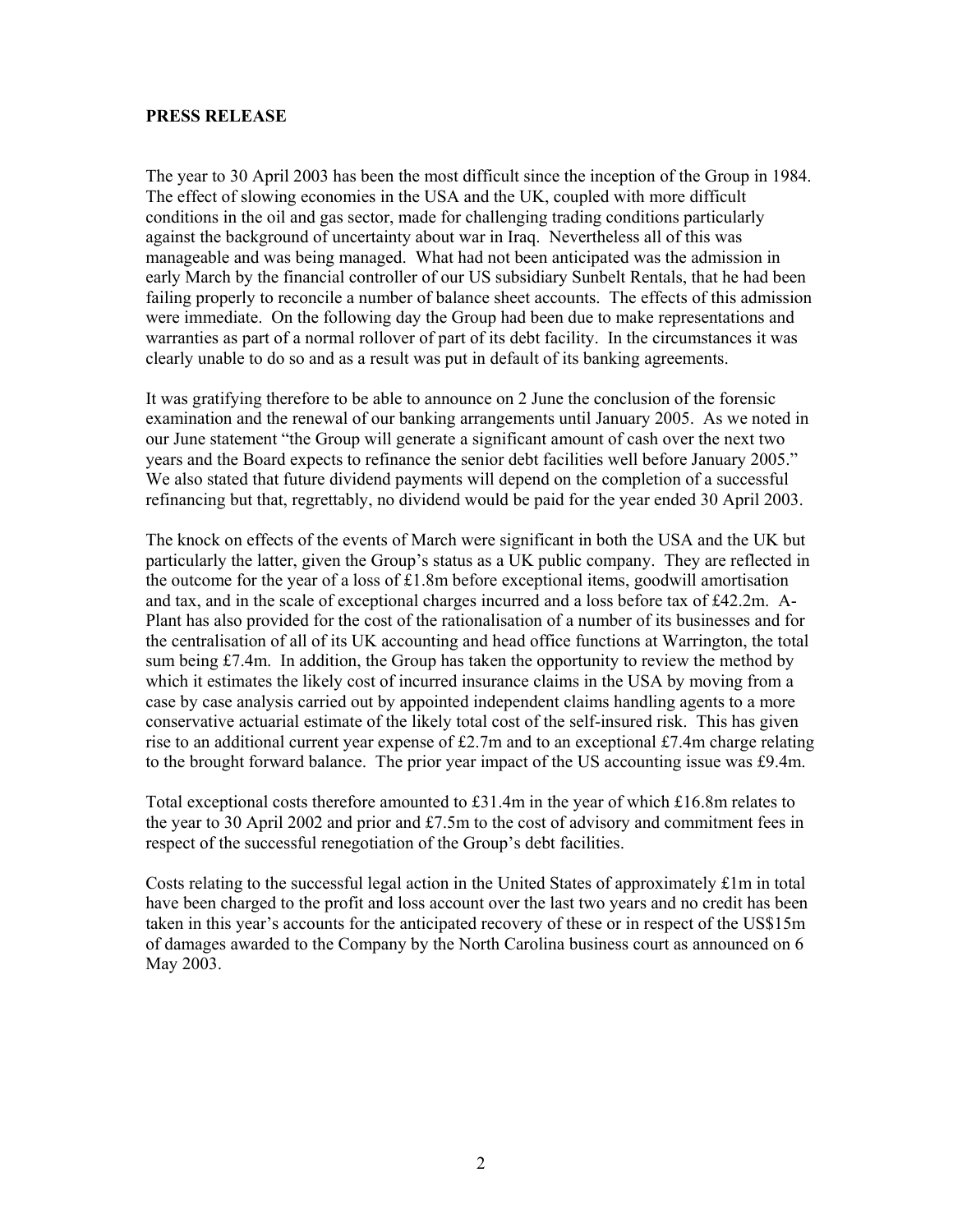# *Review of trading*

|                           |              | Revenues    |             | EBITDA*     | Divisional profit** |             |
|---------------------------|--------------|-------------|-------------|-------------|---------------------|-------------|
|                           | 2003         | 2002        | 2003        | 2002        | 2003                | 2002        |
|                           | $\pounds$ m  | $\pounds$ m | $\pounds$ m | £m          | $\pounds$ m         | $\pounds$ m |
| <b>Sunbelt Rentals</b>    | 349.1        | 382.2       | 99.3        | 130.5       | 329                 | 62.6        |
| A-Plant                   | 178.4        | 187.0       | 48.9        | 60.2        | 7.9                 | 14.5        |
| <b>Ashtead Technology</b> | 12.0         | 14.5        | 6.1         | 8.4         | 2.5                 | 4.2         |
| Group central costs       |              |             | (4.2)       | (4.7)       | (4.2)               | (4.7)       |
|                           | <u>539.5</u> |             | <u>50.1</u> | <u>94.4</u> | <u>39.1</u>         | <u>76.6</u> |

\* before exceptional items and in 2002 excluding the prior year BET lease impact

\*\* operating profit before exceptional items and goodwill amortisation. Additionally in 2002, the Sunbelt figures exclude the prior year BET lease impact.

 A reconciliation between these figures and the loss before tax for the year is given in the financial review on pages 6 and 7.

While it is impossible to determine precisely the trading effects of the US accounting irregularities they undoubtedly had an impact on the Group's performance in the last quarter. On a constant currency basis, total revenues for the year declined 2% and EBITDA by 18%. However, the effect of the weak US dollar increased these reductions to 8% and 23% respectively at actual exchange rates and operating profit before exceptional items and goodwill amortisation declined by 49% at actual rates with similar percentage declines in each division. Actions taken to reduce the cost base included a reduction of 23 in the number of UK branches and a reduction of 7.1% in Group staff numbers.

# Sunbelt

Sunbelt continued to take market share in the USA although trading conditions were the most challenging for over a decade. These were exacerbated in the second half by the wettest weather conditions on parts of the East Coast since records began. The maintenance of dollar revenues at last year's levels reflected maintained utilisation levels and the benefit of the twenty-three branches opened in the previous year and four in the first half of the current year. These benefits were offset by increased pressure on rental rates. The 0.2% decline in Sunbelt's dollar revenues compared with the collective decline of 6% in revenues reported by the top ten US equipment rental companies in calendar year 2002. Although cost reduction measures were put in place, the drag effect of the additional 27 branches reduced Sunbelt's profitability with its EBITDA margin falling to 28.4% (34.1%) and its divisional profit margin to 9.4%  $(16.4\%)$ .

During the last quarter of the year Sunbelt implemented the leading IT operating system in the US rental market. This will facilitate improved efficiencies in customer service and cost control through a supplier rationalisation programme in the coming year. Capital expenditure will also be kept under tight control being concentrated on higher margin products as part of a reconfiguration of the rental fleet.

In recent months there has been a better balance between supply and demand as major equipment disposal programmes by our competitors appear to have been largely completed and dollar revenues have continued broadly in line with those of a year ago.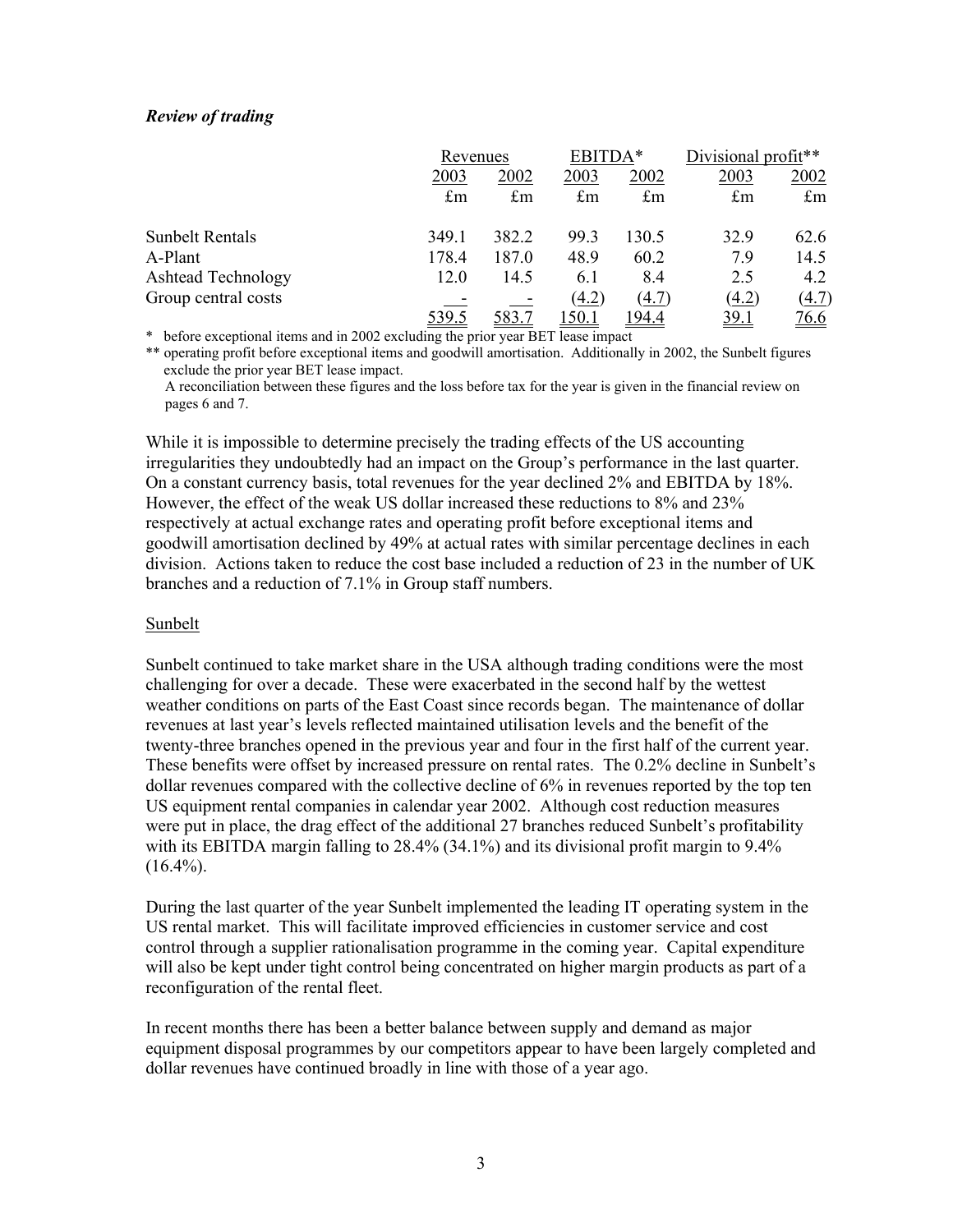# A-Plant

As previously mentioned the knock-on effect of the US accounting problem had an adverse impact on A-Plant, our UK subsidiary, as it damaged the confidence of customers and suppliers. As a result the positive trend achieved in the first half and beyond was reversed. Full year EBITDA margins were 27.4% (32.2%) while divisional profit margins fell to 4.4%  $(7.8\%)$ .

During the year the integration of the four regional accounting offices and the UK Corporate and Marketing office into our new Warrington facility was successfully completed on time and within budget. A-Plant's business was also restructured on a product basis to give our specialist and tool hire shop businesses a national presence and our general equipment locations a greater focus.

A national meeting of UK managers was held in June, supported by a number of key suppliers, to confirm the successful outcome of the banking discussions, to share with them our strategy and business plan and to brief them on a significant new incentive programme with a view to increasing market share. The achievement of this goal has been enhanced by the impending announcement of a 3 year preferred supplier contract with one of the country's largest contractors. The contract has a potential value of several million pounds per annum.

Since the beginning of June there has been a steady increase in the number and value of rental contracts towards the level of early March.

# Ashtead Technology

The offshore oil and gas industry was particularly weak in Technology's two principal markets, Aberdeen where the effects were partially offset by serving customers in the West African sector and Houston. Despite the slow US economy the environmental business continued to trade well. Costs and capital expenditure were kept under tight control. Recently we have seen improvement in the offshore market and Technology's management is more optimistic about the future than it has been for some time.

# *Cashflow*

The Group generated a net free cash inflow in the year of £38.9m, a £68.1m turn-round on the previous year's outflow of £29.2m. Net debt at year end was £622.3m, £53.0m less than the previous year's £675.3m. At constant exchange rates the reduction was £21.2m.

Capital expenditure was limited to £85.5m down from £113.8m in the previous year reflecting economic conditions. £71.0m was spent on the equipment fleet of which £58.4m was replacement expenditure and £12.6m for expansion. The average age of the fleet at 30 April 2003 was a fraction over four years in both the UK and the US but, in the US, when the longerlife aerial work platform fleet is excluded, the average fleet age for the rest of the fleet reduces to slightly below three and a half years. This means that the Group retains a relatively young fleet important at the current difficult stage of the economic cycle. Gains on disposal of fixed assets were £2.7m up from £1.5m in the previous year.

It is anticipated that capital expenditure in the coming year will remain at similar levels but with a higher proportion spent in the UK. Significant net free cash flow is also expected.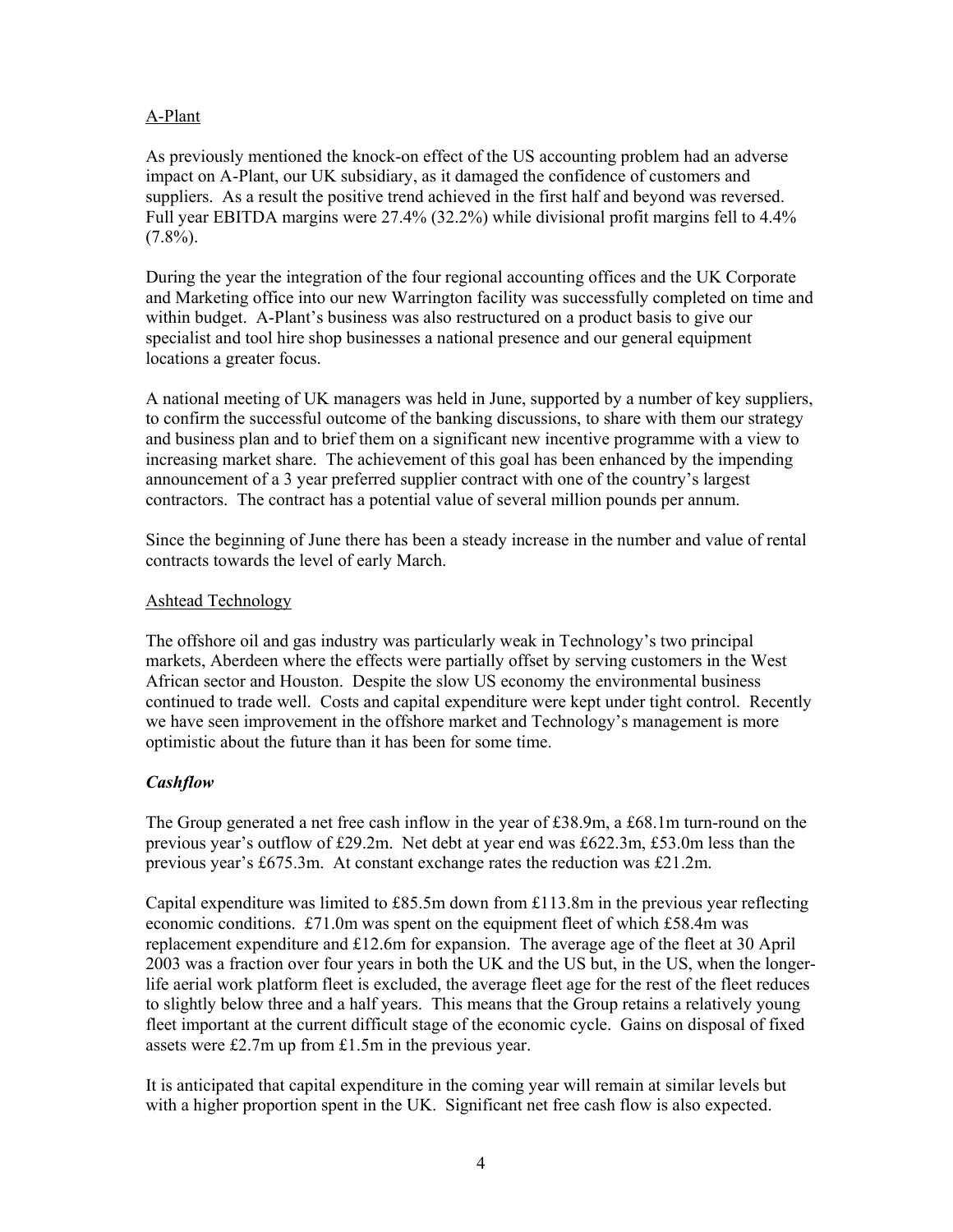# *Response to the US accounting issue*

Immediate action was taken in response to the US accounting issue. Sunbelt's financial controller left the Company. A temporary replacement was installed who continues to provide transitional support to a full time appointee who joined Sunbelt in May. A forensic investigation was undertaken by KPMG reporting to the Group and its banks. Deloitte  $\&$ Touche was also employed to assist the Company in the production and review of detailed business plans across the Group. An ambitious target date of the end of May was set for the determination of the extent of the accounting problem and the conclusion of discussions with the Group's bankers and the delivery of a renewed bank facility. These deadlines were met and an amended facility, committed to January 2005, with revised covenants reflecting current trading conditions was put in place at the end of May.

The audit of our financial statements has since been concluded by PricewaterhouseCoopers and a new senior Group position, Director of Financial Reporting, has been created and filled from outside the Group.

# *Outlook*

There are some indications that the worst is over as far as the economic cycle is concerned. US government statistics for our principal market, non-residential construction, show that after a 30% decline in the period March 2001 to September 2002, the position has been stable for the last eight months. The continued large investment in PFI work and the announcement of a significant road-widening programme by the UK government are signs of encouragement as A-Plant continues to develop its major account programme. The offshore market, particularly that in Houston, has picked up in recent months after a slow period.

The equipment rental industry tends to lag the economic cycle making it prudent to be cautious. Having addressed a number of significant coinciding issues the Board looks forward to making progress on the road to recovery in the coming year.

The Board is confident that all three divisions will continue to be cash generative and that significant net free cash flow will be generated in the coming year and beyond, with an attendant reduction in debt levels. The Group remains a half billion pound business with market leading positions which offer significant operating leverage as market conditions improve.

-o0o-

There will be a presentation today to analysts at 9.30am at the offices of Panmure at Woolgate Exchange, 25 Basinghall Street, London EC2V 5HA. A simultaneous webcast of the meeting and a copy of the slides will be available through the Company's website, www.ashteadgroup.com. A recorded playback will also be available shortly after the meeting.

Contacts:

| George Burnett<br>Ian Robson           | Chief Executive<br>Finance Director | 01372 362300  |
|----------------------------------------|-------------------------------------|---------------|
| <b>Andrew Grant</b><br>David Trenchard | ) Tulchan Communications            | 0207 353 4200 |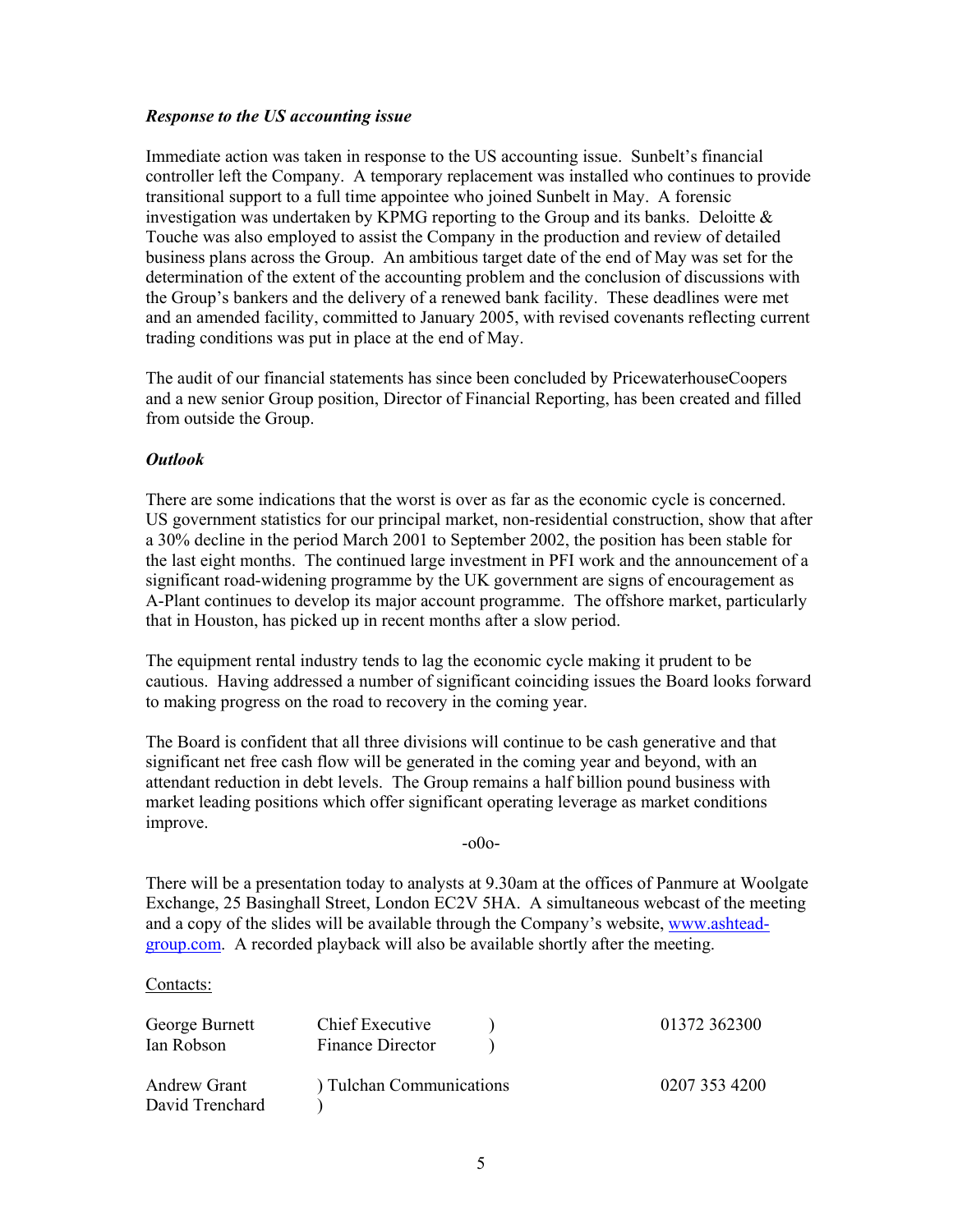# **FINANCIAL REVIEW**

#### Introduction

The foregoing press release, this financial review and the attached financial information comprise the preliminary announcement of the 2002/3 results and have been prepared to give the disclosures suggested in the Accounting Standards Board's guidance for the content of such announcements. This year, for the second time and in line with evolving best practice, the preliminary announcement is being made on the basis of audited (rather than unaudited) information with the annual accounts having been approved by the Board and by PricewaterhouseCoopers LLP, the Group's auditors, on 15 July 2003. After printing they will be mailed to shareholders in early August.

#### Profit & loss account

#### *Revenues*

Group revenues of £539.5m (2002 - £583.7m) were significantly impacted by the weak US dollar. At constant exchange rates the decline in Group revenues was 2%, significantly less than the 8% decline at actual rates. Sunbelt's revenues declined from £382.2m to £349.1m when measured in sterling but by only 0.2% in US dollars from \$548.3m to \$547.0m. A-Plant's revenues declined 4.6% from £187.0m to £178.4m reflecting competitive markets and the decision a year ago to withdraw from certain low return activities. Ashtead Technology revenues reduced from £14.5m to £12.0m reflecting lower activity levels in its offshore markets in the North Sea and Gulf of Mexico.

#### *Divisional performance*

|                                                          | Revenues |                         | Profit                  |                     | Net assets              |                         |
|----------------------------------------------------------|----------|-------------------------|-------------------------|---------------------|-------------------------|-------------------------|
|                                                          | 2003     | 2002                    | 2003                    | 2002                | 2003                    | 2002                    |
|                                                          | £m       | $\mathbf{f}_{\text{m}}$ | $\mathbf{f}_{\text{m}}$ | £m                  | $\mathbf{f}_{\text{m}}$ | $\mathbf{f}_{\text{m}}$ |
|                                                          |          |                         |                         | (restated)          |                         |                         |
| <b>Sunbelt Rentals</b>                                   | 349.1    | 382.2                   | 32.9                    | 62.6                | 582.1                   | 652.5                   |
| A-Plant                                                  | 178.4    | 187.0                   | 7.9                     | 14.5                | 218.6                   | 245.5                   |
| <b>Ashtead Technology</b>                                | 12.0     | 14.5                    | 2.5                     | 4.2                 | 11.3                    | 12.9                    |
| Group central costs                                      |          |                         | (4.2)                   | (4.7)               |                         |                         |
| Central items*                                           |          |                         |                         |                     | (651.0)                 | (716.4)                 |
|                                                          | 539.5    | 583.7                   | 39.1                    | 76.6                | 161.0                   | <u>194.5</u>            |
| Interest                                                 |          |                         | (40.9)                  | $\left(49.5\right)$ |                         |                         |
| (Loss)/profit before exceptional items, goodwill         |          |                         |                         |                     |                         |                         |
| amortisation, prior year BET lease impact & taxation     |          |                         | (1.8)                   | 27.1                |                         |                         |
| Prior year BET lease impact                              |          |                         |                         | <u>1.8</u>          |                         |                         |
| $(Loss)/profit$ before exceptional items, goodwill & tax |          |                         | (1.8)                   | 28.9                |                         |                         |
| Exceptional items                                        |          |                         | (31.4)                  | (35.6)              |                         |                         |
| Goodwill amortisation                                    |          |                         | (9.0)                   | (8.8)               |                         |                         |
| Loss before tax                                          |          |                         | (42.2)                  | (15.5)              |                         |                         |

\* Net bank debt, finance lease obligations and convertible loan plus funding received under the debtors securitisation and deferred taxation

In the table above divisional performance excludes the prior year element of the change in treatment of acquired BET leases because this provides a better comparison between periods. In addition certain costs previously allocated across the operating divisions are now presented separately as this, in conjunction with the exclusion of exceptional items and goodwill amortisation, better reflects underlying divisional performance.

In the discussion of divisional performance below reference is made in each case to the divisional profit unless otherwise stated as the operating profit before exceptional items, goodwill amortisation, central costs and, as discussed above, the prior year element of the change in BET lease treatment. Divisional margins are also discussed on the same basis.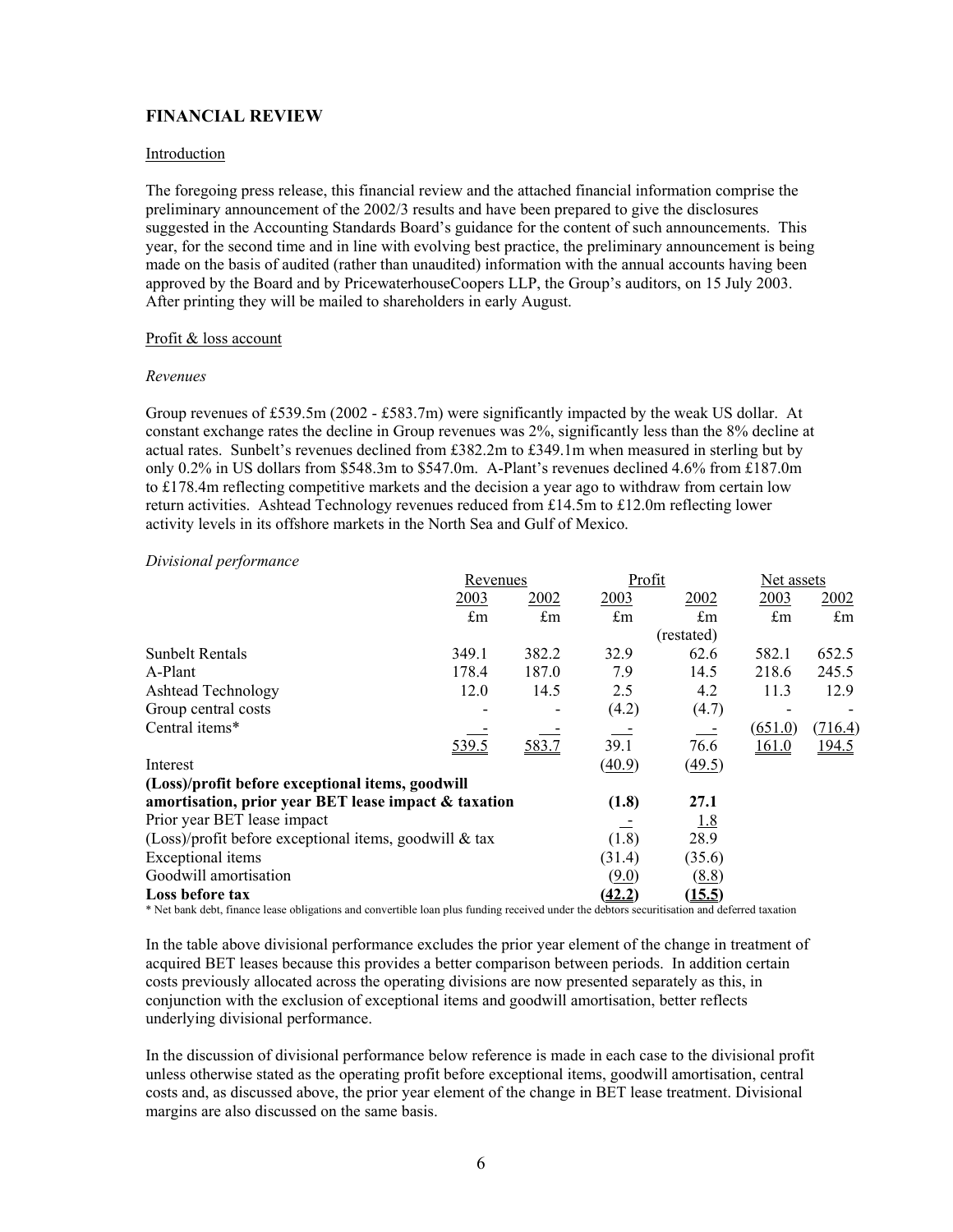Total divisional profit including Group central costs declined by 49% from a restated £76.6m to £39.1m. At constant rates of exchange the reduction was 45%.

On the same basis Sunbelt's divisional profit declined 47% in sterling at actual rates of exchange but by 43% in US dollars with the remaining 4% decline being due to the weaker US dollar. This decline reflected a reduction in Sunbelt's divisional profit margin from 16.4% to 9.4% largely due to reductions in rental rates caused by the competitive operating environment during the current US economic slowdown and cost growth as the new stores opened in 2002 matured. Equipment utilisation was at similar levels to the equivalent period a year earlier.

A-Plant's divisional profit declined 46% with its divisional profit margin falling from 7.8% to 4.4%. This decline reflected continued competitive conditions in its principal markets. Technology's divisional profit declined 40% in line with the revenue fall in its key offshore markets but its divisional profit margin remains the highest in the group at 20.8% (2002 – 29.0%).

Net assets employed reduced over the year reflecting the ageing of the rental fleet by an average of seven months in the year to 49 months at year-end.

#### *Depreciation and gain on sale of fixed assets*

| Depreciation charge    | Rental equipment | Other assets | Total                   | 2002        |
|------------------------|------------------|--------------|-------------------------|-------------|
|                        | £m               | $\pounds$ m  | $\mathbf{f}_{\text{m}}$ | $\pounds$ m |
| Sunbelt Rentals        | 62.2             | 4.2          | 66.4                    | 71.0        |
| A-Plant                | 37.1             | 3.9          | 41.0                    | 45.7        |
| Technology             | 3.4              | 0.2          | 3.6                     | 4.2         |
|                        | 102.7            | 8.3          | 111.0                   | 120.9       |
| Exceptional impairment | 5.0              | 0.8          | 5.8                     |             |
|                        | 107.7            | <u>9.1</u>   | 116.8                   | 20.9        |

The gain on sale of fixed assets in the ordinary course of trading this year was  $\text{\textsterling}2.7m$  compared with £1.5m in the previous year.

#### *Staff costs*

Staff costs constitute the largest single expense of the business and rose 0.5% to £195.0m (2002 - £194.0m). The average number of employees in the year reduced from 6,393 to 6,386 with 6,078 on the payroll at 30 April 2003 (2002- 6,545). Staff costs include profit share of £5.9m (2002 - £9.0m).

#### *EBITDA before exceptional items*

EBITDA before exceptional items, which is not an accounting measure under GAAP but is presented here because it is an important measure of performance utilised in the bank covenants under the Company's senior debt facility, may be reconciled to the loss before tax for the year as follows:

|                                                                         | 2003        | 2002        |
|-------------------------------------------------------------------------|-------------|-------------|
|                                                                         | $\pounds$ m | $\pounds$ m |
| Loss before tax                                                         | (42.2)      | (15.5)      |
| Interest payable                                                        | 40.9        | 52.4        |
| Exceptional items                                                       | 31.4        | 35.6        |
| Goodwill amortisation                                                   | 9.0         | 8.8         |
| Depreciation excluding exceptional impairment                           | 111.0       | 120.9       |
| EBITDA before exceptional items                                         | 150.1       | 202.2       |
| Less: amount relating to prior year BET lease impact                    |             | (7.8)       |
| <b>EBITDA</b> excluding prior year BET lease impact ("Adjusted EBITDA") | 150.1       | 194.4       |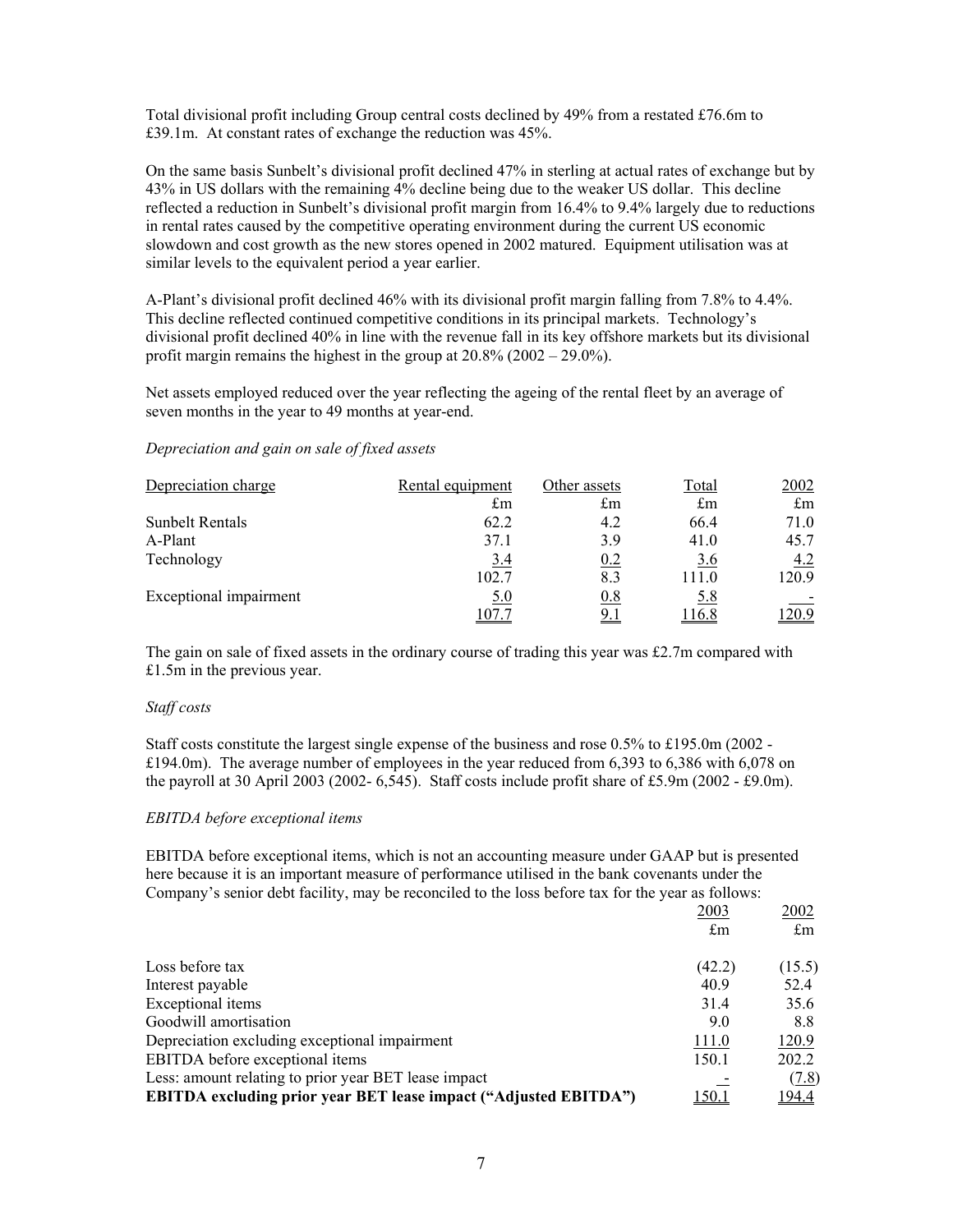Adjusted EBITDA declined by 23% in the year reflecting both a reduction in EBITDA margins from 33.3% to 27.8% and the impact of the weak US dollar which meant that Sunbelt's 2003 EBITDA before exceptional items was some £9.1m less than it would have been if measured at the rates of exchange which prevailed during 2002. At constant rates of exchange the reduction in EBITDA before exceptional items was 18%.

#### *Net interest payable and similar charges*

|                                                        | 2003       | 2002                    |
|--------------------------------------------------------|------------|-------------------------|
|                                                        | £m         | $\mathbf{f}_{\text{m}}$ |
| Bank and finance interest payable (net)                | 33.2       | 41.9                    |
| Accrued interest amortisation on convertible loan note | <u>7.7</u> | <u>7.6</u>              |
|                                                        | 40.9       | 49.5                    |
| Prior year BET lease interest                          |            | 29                      |
| <b>Exceptional costs</b>                               | 1.9        | 3.0                     |
|                                                        | 42.8       | 55.4                    |

Bank interest payable relates primarily to the interest payable on the variable rate, secured bank facility. Interest was payable under this facility until March at an average premium of 250 basis points over three month LIBOR for the currency in which the loan is drawn. Thereafter, an additional default interest premium of 1% applied, totalling £0.4m which is included in exceptional costs.

Interest on US\$250m of this bank debt has been fixed at 6.825% by three year forward interest rate agreements entered into in August 2000. The impact of these swaps is recognised rateably over their life as part of bank interest payable with the amount recognised in the year totalling £8.4m (2002 - £6.3m). The average borrowing rate experienced during the year on bank borrowings was approximately 6% (2002 - 7%) reflecting predominantly lower US interest rates.

Interest is payable on the £134m subordinated convertible loan note, due 2008 held by Rentokil Initial plc at a fixed rate of  $5.25\%$  per annum (£7.0m annually) and also includes a further annual non-cash charge of approximately £0.6m representing the amortisation over the life of the loan note of the difference between its fair value at date of issue and its £134m redemption value. Rentokil Initial plc agreed in May 2003 to defer receipt of the semi-annual interest payments due on this facility commencing with the payment due on 31 March 2003 until the earlier of the date on which the Company's secured bank facility is refinanced and 31 January 2005. This interest will, however, continue to be accrued in the accounts.

Exceptional interest costs in 2003 comprise the 1% default interest payment discussed above together with the fees payable in March and April to certain members of the bank group. Exceptional interest costs in the previous year comprised variation fees payable in connection with the covenant amendments agreed in that year.

#### *(Loss)/profit before exceptional items, goodwill amortisation, prior year BET lease impact and tax*

Reflecting the reduction in divisional profit, there was a loss for the year before exceptional items, goodwill and tax of £1.8m (2002 – profit of £27.1m before the prior year BET lease impact of £1.8m). This loss is stated after applying the new estimation method for self insured costs (see exceptional items below). Application of the new estimation method increased the provisions made for self insured costs in the current year by £2.7m meaning that a profit of £0.9m before exceptionals and goodwill amortisation would have been reported had the estimation basis not been changed.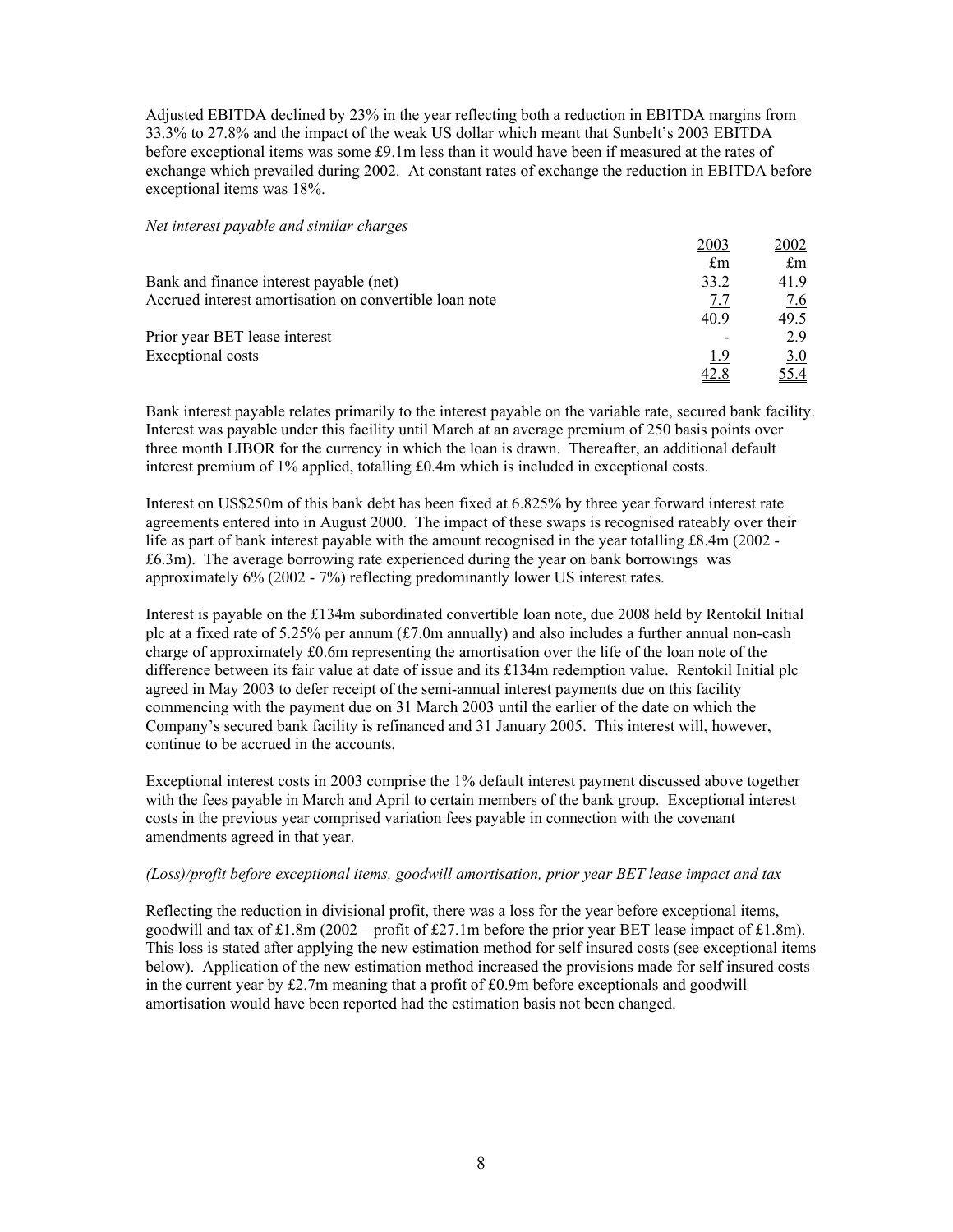#### *Exceptional items*

|                                                                             | 2003<br>£m | 2002-<br>$\pounds$ m |
|-----------------------------------------------------------------------------|------------|----------------------|
| Prior year impact of the US accounting issue.                               | 9.4        |                      |
| Brought forward impact of change in estimation method for US self insurance | 7.4        |                      |
| Advisory and other fees relating to the Company's debt facilities           | 7.5        |                      |
| UK business rationalisation                                                 | 7.4        |                      |
| (Profit)/loss on disposal of fixed assets                                   | (0.3)      | 32.6                 |
| Exceptional interest costs                                                  |            | 3.0                  |
|                                                                             |            | <u>35.6</u>          |

2003 2002

Details of the principal current year exceptional items are as follows:

- The final prior year impact of the US accounting issue was £9.4m of which an estimated £4.9m relates to the 2001/2 financial year and £4.5m to earlier years. The adjustment is comprised of the following errors in the balance sheet at 30 April 2002: (1) an overstatement of fixed assets by £2.4m; (2) an understatement of debt by £1.4m; and (3) an understatement of trade creditors and accruals by £5.6m. Significant enhancements have been made to the controls at Sunbelt in light of the accounting problems.
- The method used to estimate the provision required in relation to the self insured element of the Group's US insurance programme has been changed in the year from the previous case by case estimates by the appointed independent claims handling agent to an actuarial estimate of the likely total cost of the self insured retained risk based on previous years' experience adjusted for cost inflation and business growth. The impact of this change is described more fully in the financial statements. The increase in the amount that would have been provided at 30 April 2002 under the new estimation basis over the amount which was actually provided last year is £7.4m which is reported as an exceptional item resulting from the adoption of the new basis for estimating the liability.
- Advisory and other fees relating to the Company's debt facilities comprise principally the professional advisory costs incurred in resolving the defaults under the Company's debt facilities resulting from the revelation of the US accounting issue together with fees paid to debt providers. All these costs have been accounted for in the year ended 30 April 2003 save for fees which only became payable conditional on execution of the agreements resolving the defaults which occurred on 30 May 2003. Under FRS 12 these fees, totalling an additional  $\text{\pounds}6.8m$  ( $\text{\pounds}2.9m$  of which has since been paid and  $£3.9m$  which will be payable at the time the forthcoming refinancing is completed) are required to be accounted for as exceptional items in 2003/4 as they only become due in that financial year. This caption also includes £0.4m of default interest cost.
- UK business rationalisation relates to the cost of A-Plant's rationalisation of a number of its businesses and to the centralisation of all of its UK accounting and head office functions at Warrington. Following a strategic reassessment 23 profit centres were closed in the second half under the programme announced in January, primarily relating to areas where A-Plant was geographically over-represented. This major closure programme was the first large scale withdrawal from individual locations undertaken with previous profit centre closures having been the combination of two profit centres at the same site under a single manager. Additionally A-Plant's previous four regional accounting centres were all shut and their functions migrated to the new centre at Warrington. £1.0m of the total cost relates to vacant property rental costs which will only be paid in future periods.

#### *Loss before tax*

After the above exceptional items, the loss before tax for the year was £42.2m (2002 – loss of £15.5m).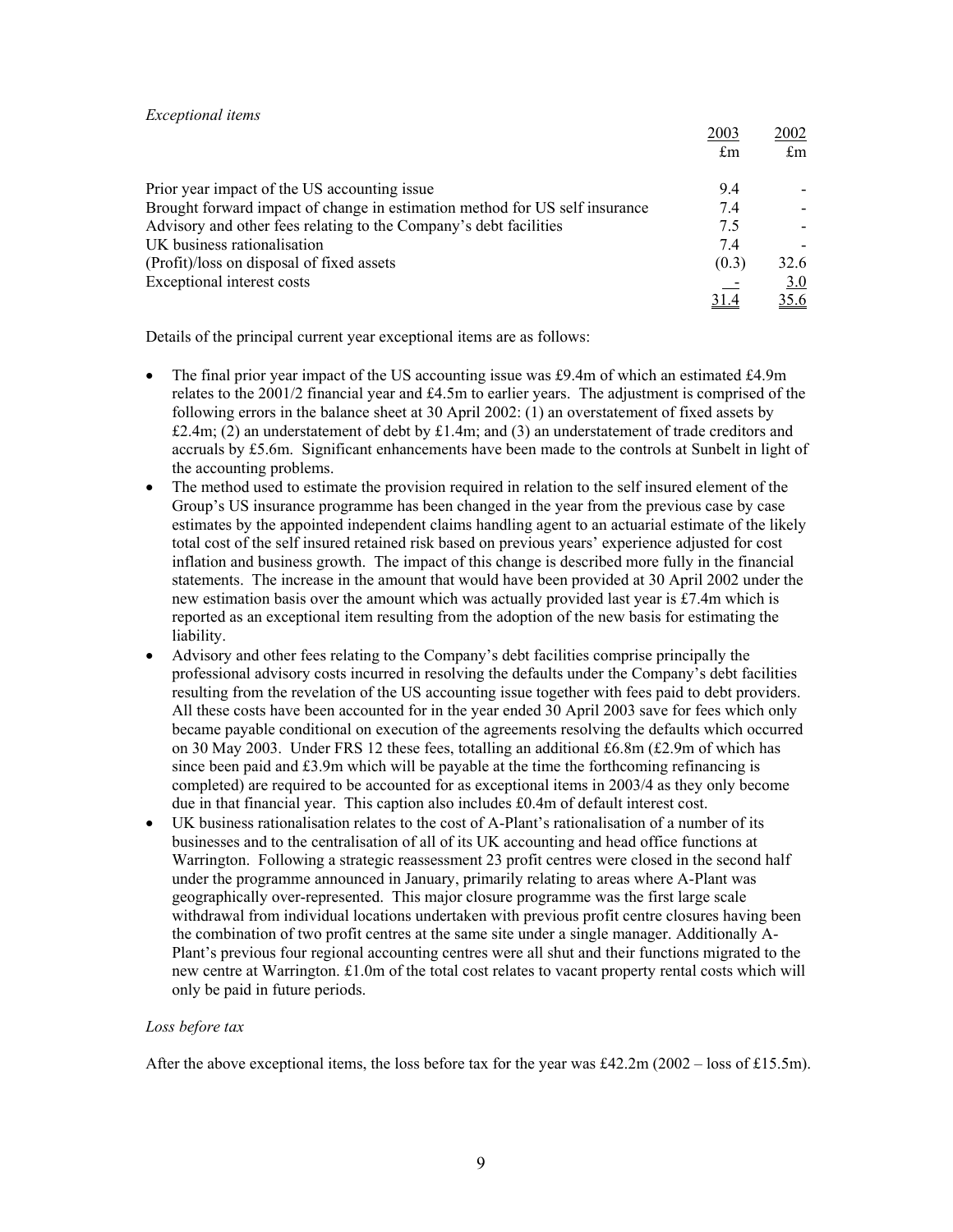#### *Taxation*

Reflecting one of the benefits of the capital intensive nature of the Group's operations, the current tax charge continues to be low at £0.3m. No significant current tax payments are expected in the foreseeable future due to the continuing availability of tax losses in the US and unclaimed tax depreciation in the UK and to ongoing benefits arising from the structure of the BET USA acquisition.

The total tax credit for the year is £9.0m (2002 – credit of £19.2m) and predominantly represents deferred tax credits arising in the United States. The Group remains in a net deferred tax loss position in the UK and is consequently unable to recognise any credit for its UK tax losses. This inability to take credit for the UK tax loss position explains why the overall effective tax rate (based on pregoodwill profits) of 27.1% is less than the UK statutory rate of 30%. For the same reason the overall effective tax rate will remain volatile in future dependent on the profit mix between the UK and the US.

#### *Earnings per share*

The basic loss per share computed by reference to the FRS 3 loss was 10.3p per share (2002 – profit of 1.1p per share). The loss per share computed on the pre-tax loss before exceptional items and goodwill amortisation less a notional 30 per cent tax credit was 0.4p per share (2002 – EPS of 6.2p per share). This additional measure of earnings per share is presented as the directors believe that to do so is helpful to users of the accounts.

#### *Dividend*

No dividend is recommended in respect of the year  $(2002 - \text{total dividend of } £11.3 \text{m at } 3.5 \text{p per share}).$ As announced on 2 June 2003, resumption of dividend payments is dependent on the completion of a refinancing of the Company's senior debt facility.

# Balance sheet

#### *Fixed Assets*

Total additions to fixed assets in the year were £85.5m (2002 - £113.8m) of which £71.0m (2002 - £98.0m) was spent on rental equipment as follows:

|            |                                         | 2003                       |                                      |                                         | 2002              |                             |
|------------|-----------------------------------------|----------------------------|--------------------------------------|-----------------------------------------|-------------------|-----------------------------|
|            | <b>Expansion</b><br>$\operatorname{fm}$ | Replacement<br>$\pounds$ m | <u>Total</u><br>$\mathop{\text{fm}}$ | <b>Expansion</b><br>$\operatorname{fm}$ | Replacement<br>£m | <u>Total</u><br>$\pounds$ m |
| Sunbelt    | 11.3                                    | 34.5                       | 45.8                                 | 30.8                                    | 36.2              | 67.0                        |
| A-Plant    | -                                       | 22.4                       | 22.4                                 | 10.6                                    | 16.1              | 26.7                        |
| Technology | 1.3                                     | 1.5                        | 2.8                                  | 3.4                                     | 0.9               | <u>4.3</u>                  |
|            | <u>12.6</u>                             | 58.4                       | <u>71.0</u>                          | <u>44.8</u>                             | <u>53.2</u>       | <u>98.0</u>                 |

Capital expenditure in the year was restricted in light of the difficult market conditions faced by all of the Group's three divisions. The Group has been able to lower capital expenditure in this way without harming the business because it entered the slow down with a young rental fleet. At 30 April 2003 the average age of the fleet was 49 months.

In the coming year the Group currently anticipates that capital expenditure will again fall below the level of the depreciation charge and will amount to approximately £80m. This will still be sufficient to complete a significant replacement programme and will result in the fleet ageing by between six and seven months by 30 April 2004.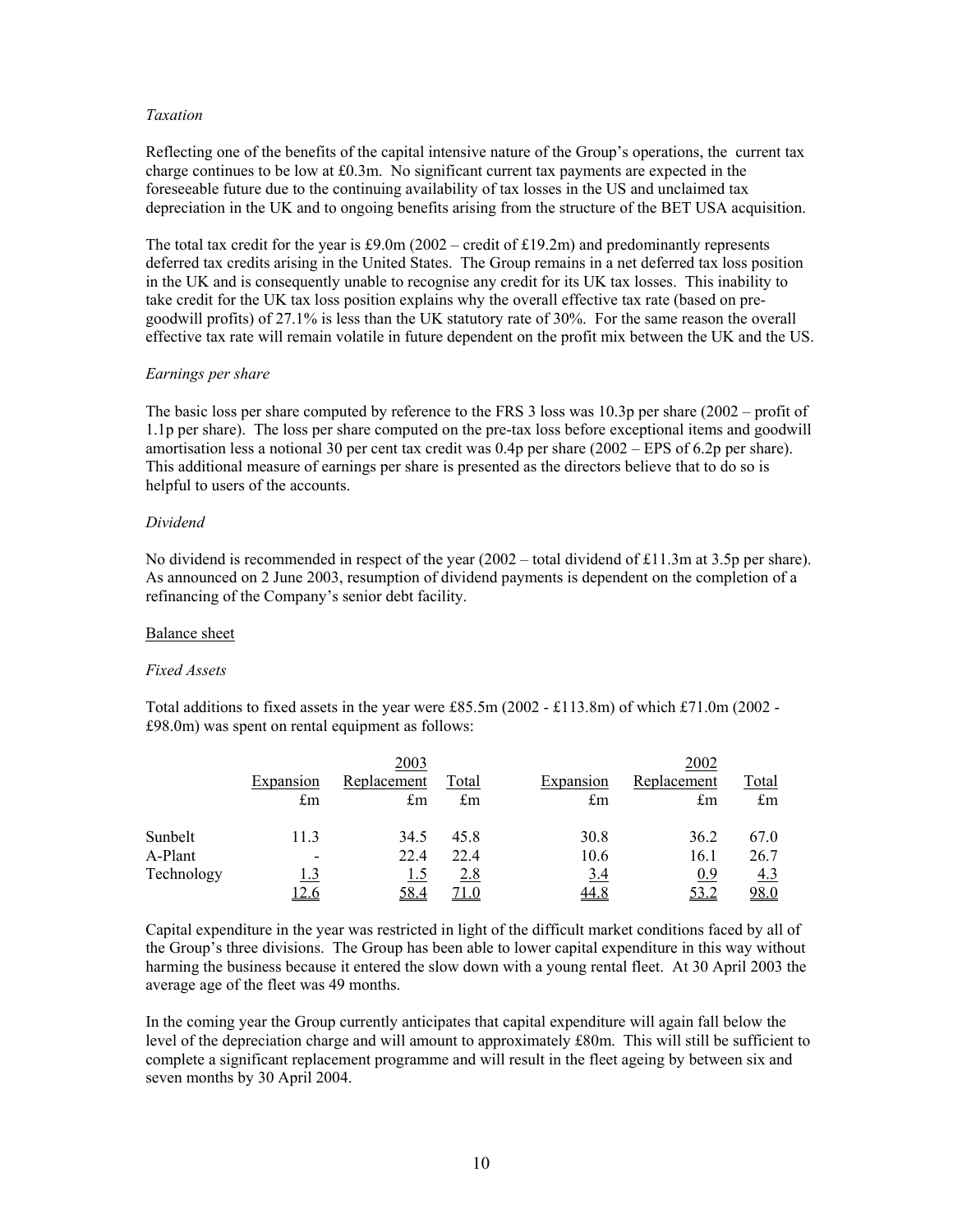#### *Current assets*

Stocks of resale items, parts and consumables reduced by 10% to £11.6m (2002 - £12.9m) and trade debtors and prepayments (excluding non-recourse financing received under the accounts receivable securitisation discussed further under cash flow and net debt below) were 5% lower at £104.3m (2002 - £110.7m). Debtor days for the Group were 60 days at 30 April 2003 (2002 – 58 days). The bad debt charge as a percentage of turnover was  $1.6\%$  (2002 -  $1.4\%$ ).

#### *Trade and other creditors*

Group creditor days declined from 135 days at 30 April 2002 to 115 days at 30 April 2003 reflecting lower capital expenditure levels. Suppliers continue to be paid in accordance with the individual payment terms agreed with each of them. The total amount payable within trade creditors, bills payable and accruals at 30 April 2003 relating to the purchase of rental equipment is £33.3m (2002 - £60.7m).

#### Litigation

The North Carolina business court issued a ruling in May 2003 provisionally awarding Sunbelt Rentals damages of \$5m tripled under State law to \$15m in a dispute with Head & Engquist. The events subject to litigation date back to December 1999 prior to the acquisition of BET USA by the Company when the former president of its BPS division joined Head  $\&$  Engquist as president of their aerial work platform division and over the subsequent six months led the recruitment of over 100 former BPS staff in a concerted raid on BPS's business and staff. Subsequent to the Court ruling Head  $\&$  Engquist (which is registered with the SEC) announced that it had booked a provision of \$17m against the litigation and related costs and that it had amended its bank facility to avoid breaching its covenants as a result of this charge. It also announced that it intended to appeal the ruling when finalised by the Court which is expected in late Summer or early Autumn 2003. All litigation costs (totalling over £1m) have been expensed by the Company since July 2000 when the action was commenced.

#### Cash flow and net debt

Net cash inflow from operations before exceptional items reduced 22% to £157.3m (2002 - £202.0m). Exceptional items paid in the year were £4.4m.

Interest paid in the year (excluding exceptional costs and, in 2002, prior year BET lease impact) fell to £41.4m (2002 - £46.2m) and there was a small tax refund of £0.7m (2002 – payment of £0.7m). Cash payments to acquire fixed assets virtually halved from £203.3m to £107.1m reflecting the impact of the active ageing of the fleet undertaken in the past two years.

Proceeds from the sale of fixed assets decreased from £39.2m to £29.4m but, as reported a year ago, last year's total included two special non-recurring items. Excluding these items, last year's disposal proceeds totalled £26.6m so this year's £29.4m represents a good result given the lower level of new expenditure.

#### *Net debt*

|                                                   | 2003<br>$\mathop{\text{fm}}$ | 2002<br>$\mathbf{f}_{\text{m}}$ |
|---------------------------------------------------|------------------------------|---------------------------------|
| Net bank debt                                     | 412.6                        | 515.0                           |
| Non-recourse finance under debtors securitisation | 57.5                         |                                 |
| Finance lease obligations                         | 22.4                         | <u>30.6</u>                     |
|                                                   | 492.5                        | 545.6                           |
| 5.25% unsecured convertible loan note, due 2008   | 129.8                        | 129.7                           |
| Total net debt                                    | 622.3                        | 675.3                           |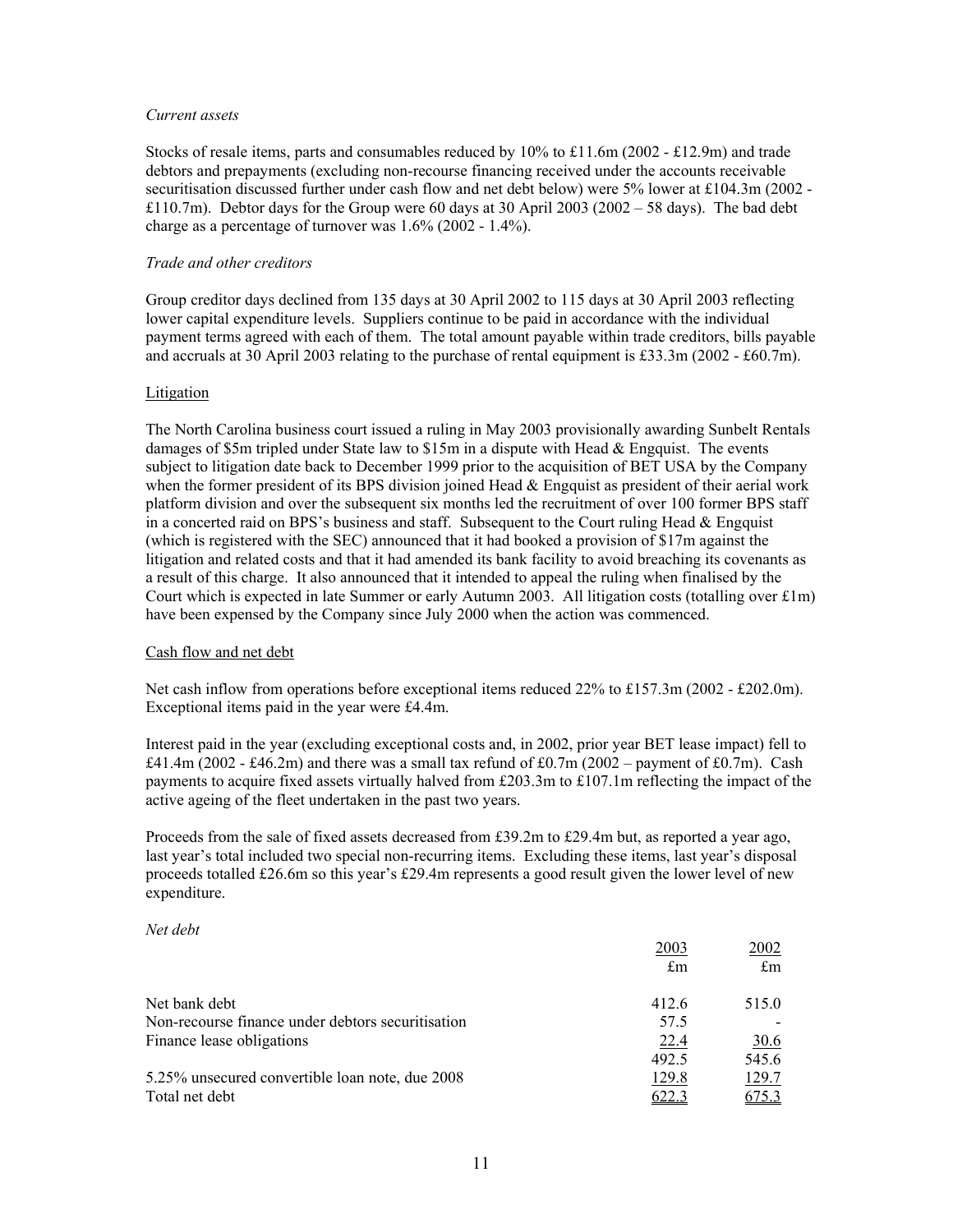Aided by the weak US dollar, total net debt levels, which we (and our bankers) define to include nonrecourse funding received under the accounts receivable securitisation, fell to £622.3m (2002 - £675.3). Measured at constant (30 April 2003) exchange rates, total net debt was reduced in the year by £21.2m.

Further significant debt repayments are expected in both 2003/4 and 2004/5.

#### *Bank loan facilities*

The Group's principal bank facility is the committed secured multi- currency loan facility entered into at the time of the BET acquisition on 1 June 2000. Interest is payable on this facility at variable rates linked to underlying market rates traded in the London interbank market.

At 30 April 2003 £417.9m (2002 - £506.7m) was drawn under the facility with the remainder of the commitment (£42.5m) undrawn.

The effects of the surprise disclosure by Sunbelt's financial controller in early March that he had been failing properly to reconcile a number of balance sheet accounts proved immediate. On the following day, the Group was due to make representations and warranties as part of a normal rollover of part of its debt facility. In the light of the disclosure of the inaccuracies in Sunbelt's reported accounts, it was impossible for these representations to be made and as a result the Group was put in default of its banking agreements.

Following the amendment to the bank agreement agreed on 30 May 2003 resolving the defaults, the facility now terminates on 28 January 2005, four months earlier than the previous revolver termination date of 31 May 2005. Amortisation of the facility prior to repayment now comprises:

- 1. \$50m reduction in revolver commitment at 31 May 2003 which was effected by cancellation of part of the undrawn revolver commitment referred to above plus the usual 1% (\$3.75m) term loan amortisation on the same date;
- 2. a further \$50m of reduction in revolver commitment at 31 May 2004 which is to be effected by cancelling the remaining undrawn revolver commitment of \$18m and \$32m payable from cash generation over the coming year. The Company has also agreed with the bank group not to use the \$18m undrawn revolver commitment in the period prior to its expiry; and
- 3. additionally at 31 May 2004 the Company has now committed to make a \$28m amortisation payment to the term loan holders so as to provide them with the same pro rata paydown in 2004 as the revolver banks are due to receive.

To the extent that cash is generated from transactions outside the normal course of business prior to 31 May 2004, all or part amortisation payments due at that date will be accelerated and funded from such proceeds as they are received.

The facility is secured by means of fixed and floating charges over substantially all of the Group's assets. Under the terms of the facility, the Group is required to demonstrate compliance with certain financial covenants comprising the ratios of EBITDA to interest and to senior and total debt levels, the ratio of debt levels to the value of tangible assets, a maximum capital expenditure commitment and a minimum cash flow requirement on a quarterly basis. These ratios were reset at the time the banks waived the defaults resulting from the revelation of the US accounting issue and the Board is satisfied that they provide the appropriate financial flexibility.

Interest is now payable on borrowings under the facility at 300 basis points above LIBOR. This margin was increased from the average 250 basis point margin which applied prior to the default.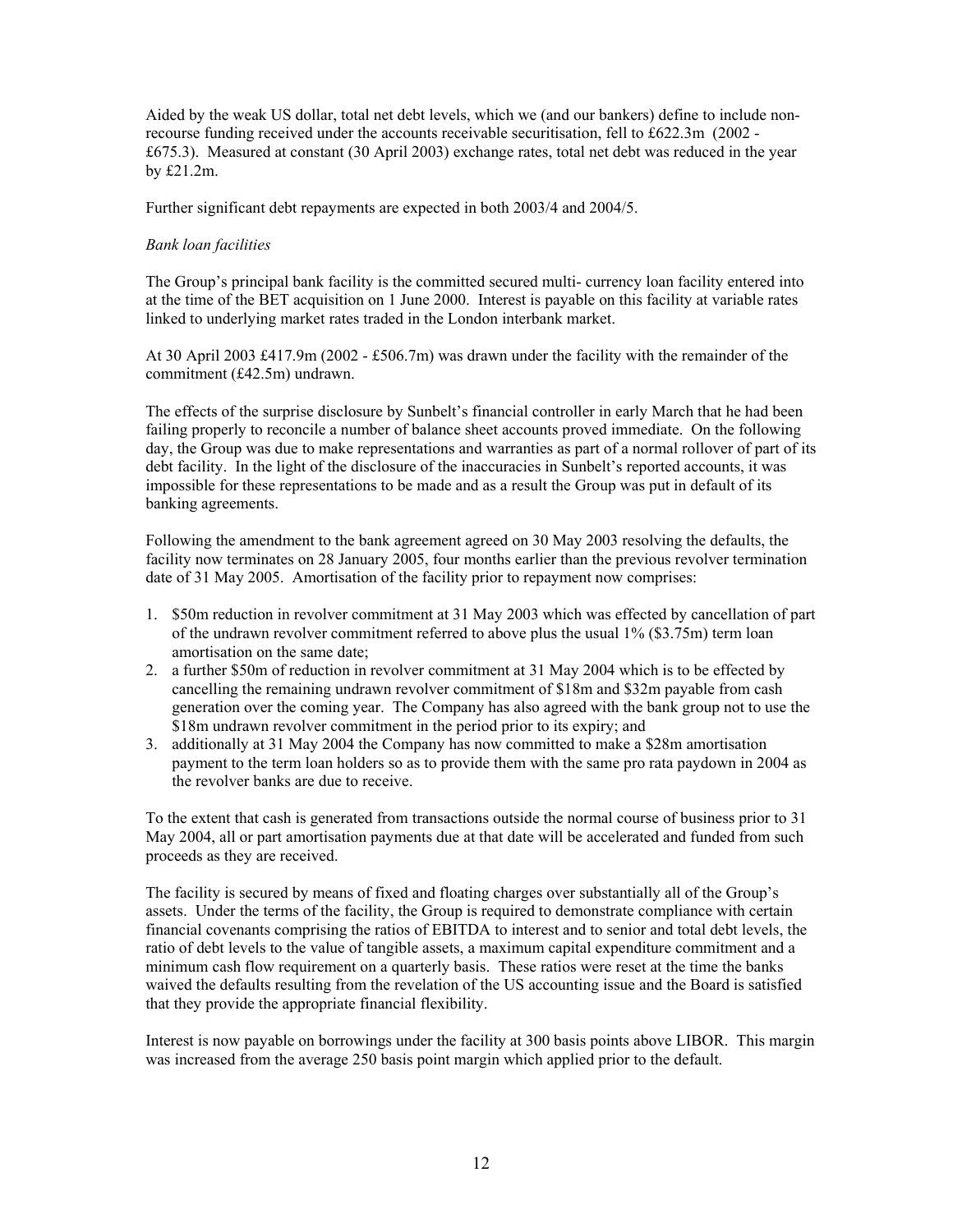The Group also has a secured but uncommitted bank overdraft line provided alongside the main secured facility as well as various customary ancillary facilities. At 30 April 2003 £4.8m was outstanding under the overdraft facility leaving £6.2m undrawn. Subsequently written confirmation was received from the provider of this facility indicating their intention to continue to make it available until January 2005 so long as the quarterly financial covenants under the main bank facility are met.

The Board considers that the renewed facilities provide adequate funding for the group and that the anticipated future cash generation, together with current cash balances and undrawn amounts, are sufficient to meet the agreed facility reductions.

The Board intends to refinance the existing bank facilities well before their expiry in January 2005. In light of the significant cash generation this year and that which is expected in the forthcoming two years, the Board expects that it will be able to complete the necessary refinancing before the existing facilities expire.

#### *Accounts receivable securitisation*

On 14 June 2002 the Company and certain of its subsidiaries completed a rolling £60m accounts receivable securitisation with Banc of America Securities. Under the securitisation programme the Group receives non-recourse funding secured against its UK and US receivables.

The securitisation programme contained a cross default clause with the effect that, from 13 March 2003, the securitisation provider could have ceased to purchase future receivables. In practice, however, the programme was continued throughout the period of default and Banc of America agreed on 30 May 2003 to waive its cross default rights and to recommit the securitisation until 28 January 2005. A funding charge of LIBOR plus 200 basis points now applies to amounts received under the securitisation (previously LIBOR plus 135 basis points).

#### *5.25% secured convertible loan note, due 2008*

Part of the consideration for the BET USA acquisition was satisfied by the issue of the £134m nominal value 5.25% unsecured convertible loan note, due 2008 which is currently held by the vendor, Rentokil Initial plc ("Rentokil"). No interest was payable on this loan note in its first year of issue but from 1 June 2001 it has borne interest at a fixed discounted rate of 5.25% per annum. It is convertible into 89.3m ordinary shares at any time after 1 June 2001 at the holder's option (giving an effective conversion price of 150p per share) and is repayable at par in June 2008 if not previously converted. The Company's consent is required for any transfer of the convertible loan which would result in the transferee holding, on conversion, ten percent or more of the Company's share capital.

Additionally, certain orderly marketing restrictions also apply to ordinary shares issued through conversion.

Under the terms of the inter creditor agreement executed in June 2000 between the senior banks, Rentokil and the Company, Rentokil had agreed that the banks would have the right to issue a notice preventing the Company from making an interest payment to Rentokil in circumstances where there was a default under the Senior Credit agreement. Rentokil had also agreed that in the event of such a notice being issued it would not be able to take any action against the Company for a minimum period of 180 days. On 31 March 2003 the banks issued the relevant notice with the result that the Company did not make the £3.5m interest payment due to Rentokil on that day. Subsequently agreement was reached with Rentokil to defer both this payment and all subsequent payments due up to January 2005 (a total of  $£14m$ ) until the earlier of the point at which the Company refinances its existing senior debt facilities and 31 January 2005.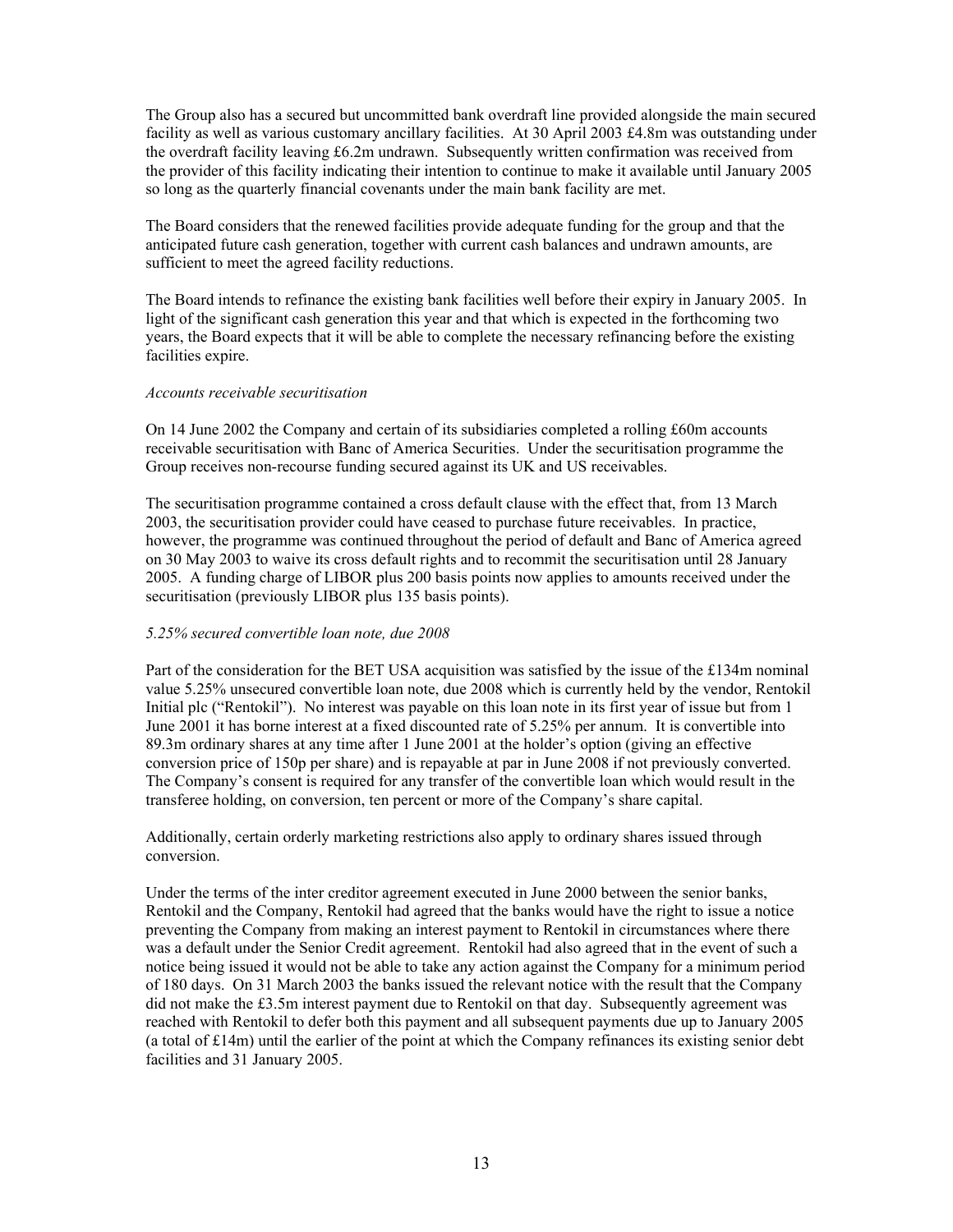#### Pensions

The Group operates pension plans for the benefit of its employees and made contributions totalling £3.8m to these plans in the year. Except for the old UK plan which now covers approximately 500 UK employees out of the UK total of 2,350 and plans affecting two directors, these plans are defined contribution plans.

The last triennial valuation of the existing UK defined benefit plan (as at 30 April 2001) showed a deficit of 6% (measured as the shortfall in assets compared with liabilities) under the best estimate assumptions required to be used under SSAP 24 for accounting purposes and 16% under the conservative assumptions used by the actuary for funding purposes. In consequence the employer's contribution was increased from 5% to 11% of salary effective 1 November 2001 which was the level recommended by the actuary to address the funding shortfall. Like most similar UK plans, the plan remains mostly invested in equities and in light of the poor returns on equity investments in the two years since the last valuation the Company agreed earlier this year that the employer's contribution would be raised to 15% of salary effective 1 May 2003.

This is the second year disclosure is required under the transitional provisions of the new UK accounting standard on pensions (FRS 17) of the actuarial position of the plan updated to 30 April 2003. In providing this disclosure, FRS 17 requires use of actuarial methods and assumptions which differ from those used by the actuary for the triennial valuations used for funding purposes. Reflecting these differences and the poor performance in the past two years of the UK stock market (in which most of the plans' assets are invested) the deficit in the Company's defined benefit plans at 30 April 2003 on the basis required by FRS 17 was  $£14.5m(2002 - £7.1m)$ .

#### Operating statistics

|                        |            | Profit centre numbers |       | Year end staff numbers |
|------------------------|------------|-----------------------|-------|------------------------|
|                        | 2003       | 2002                  | 2003  | 2002                   |
| <b>Sunbelt Rentals</b> | 193        | 188                   | 3,671 | 3,886                  |
| A-Plant                | 249        | 268                   | 2,314 | 2,573                  |
| Ashtead Technology     |            |                       | 81    | 71                     |
| Corporate office       |            |                       |       | 15                     |
|                        | <u>449</u> |                       |       | .545                   |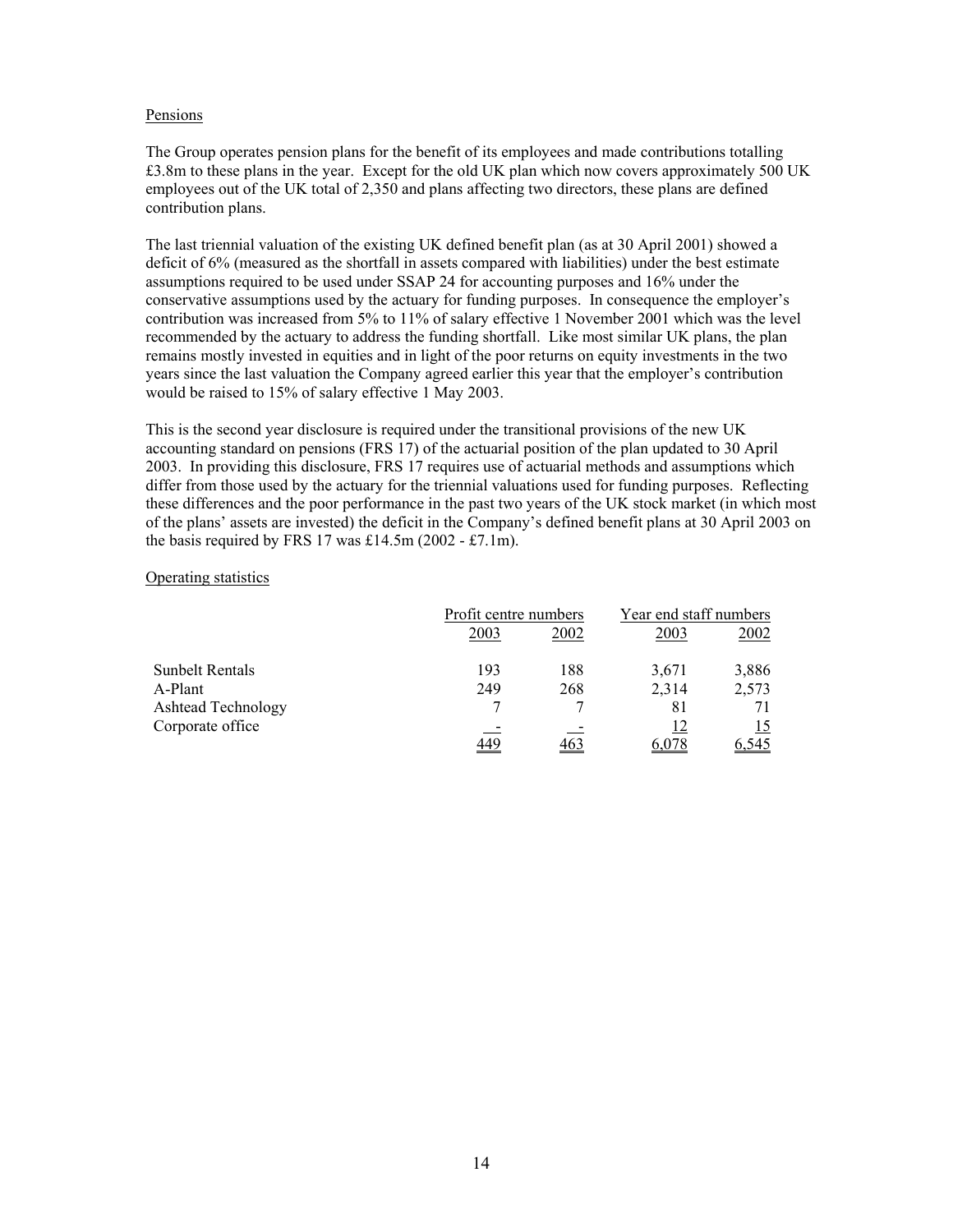# **CONSOLIDATED PROFIT & LOSS ACCOUNT FOR THE YEAR ENDED 30 APRIL**

|                                    |                                           | 2003                            |                       |                                           | 2002                            |         |
|------------------------------------|-------------------------------------------|---------------------------------|-----------------------|-------------------------------------------|---------------------------------|---------|
|                                    | Before<br>goodwill<br>amortisation<br>and | Goodwill<br>amortisation<br>and |                       | Before<br>goodwill<br>amortisation<br>and | Goodwill<br>amortisation<br>and |         |
|                                    | exceptional                               | exceptional                     |                       | exceptional                               | exceptional                     |         |
|                                    | items                                     | items                           | Total                 | items                                     | items                           | Total   |
|                                    | £m                                        | £m                              | £m                    | £m                                        | £m                              | £m      |
| Turnover                           | 539.5                                     |                                 | 539.5                 | 583.7                                     |                                 | 583.7   |
| Cost of sales                      | (457.3)                                   | (22.5)                          | (479.8)               | (462.2)                                   | $\blacksquare$                  | (462.2) |
|                                    |                                           |                                 |                       |                                           |                                 |         |
| Gross profit                       | 82.2                                      | (22.5)                          | 59.7                  | 121.5                                     |                                 | 121.5   |
| Administrative expenses            | (43.1)                                    | (7.3)                           | (50.4)                | (40.2)                                    |                                 | (40.2)  |
| Goodwill amortisation              |                                           | (9.0)                           | (9.0)                 |                                           | (8.8)                           | (8.8)   |
|                                    |                                           |                                 |                       |                                           |                                 |         |
| <b>Operating profit</b>            | 39.1                                      | (38.8)                          | 0.3                   | 81.3                                      | (8.8)                           | 72.5    |
| Profit/(loss) on disposal of       |                                           |                                 |                       |                                           |                                 |         |
| fixed assets                       |                                           | 0.3                             | 0.3                   |                                           | (32.6)                          | (32.6)  |
| Net interest payable and           |                                           |                                 |                       |                                           |                                 |         |
| similar charges                    | (40.9)                                    | (1.9)                           | (42.8)                | (52.4)                                    | (3.0)                           | (55.4)  |
| (Loss)/profit on ordinary          |                                           |                                 |                       |                                           |                                 |         |
| activities before taxation         | (1.8)                                     | (40.4)                          | (42.2)                | 28.9                                      | (44.4)                          | (15.5)  |
| Taxation on loss on ordinary       |                                           |                                 |                       |                                           |                                 |         |
| activities:<br>- current tax       | (0.3)                                     |                                 | (0.3)                 | 0.3                                       |                                 | 0.3     |
| - deferred tax                     | 0.7                                       | <u>8.6</u>                      | 9.3                   | <u>18.9</u>                               | $\equiv$                        | 18.9    |
|                                    | 0.4                                       | 8.6                             | 9.0                   | 19.2                                      | $\overline{a}$                  | 19.2    |
|                                    |                                           |                                 |                       |                                           |                                 |         |
| (Loss)/profit for the financial    |                                           |                                 |                       |                                           |                                 |         |
| year                               | $\left(\underline{1.4}\right)$            | (31.8)                          | (33.2)                | 48.1                                      | (44.4)                          | 3.7     |
| Equity dividends                   |                                           |                                 |                       |                                           |                                 | (11.3)  |
| <b>Retained (loss) transferred</b> |                                           |                                 |                       |                                           |                                 |         |
| to reserves                        |                                           |                                 | (33.2)                |                                           |                                 | (7.6)   |
| Basic earnings per share           |                                           |                                 | (10.3p)               |                                           |                                 | 1.1p    |
| Diluted earnings per share         |                                           |                                 | $(\underline{10.3p})$ |                                           |                                 | 1.1p    |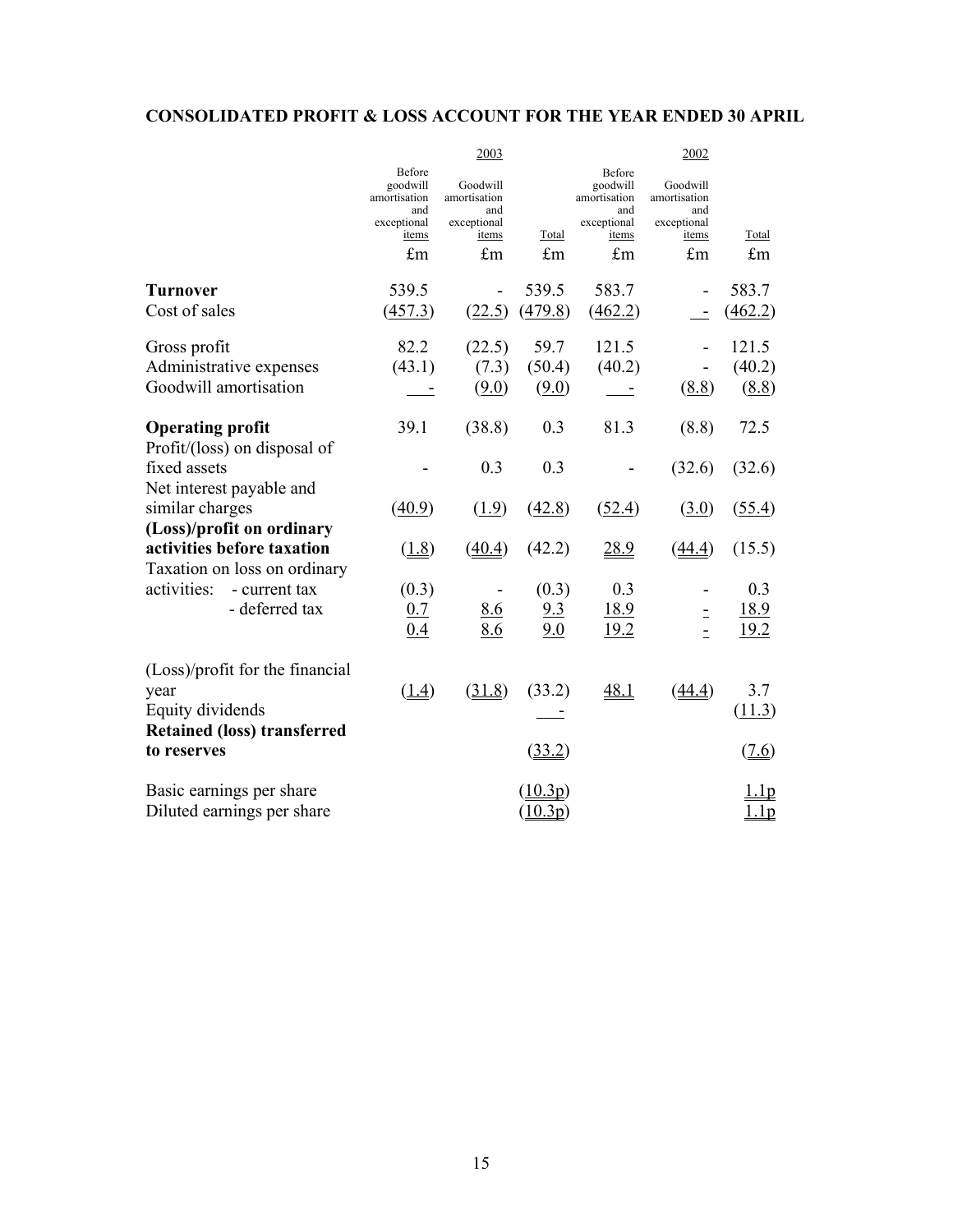# **CONSOLIDATED STATEMENT OF TOTAL RECOGNISED GAINS AND LOSSES FOR THE YEAR ENDED 30 APRIL**

|                                                                                  | 2003<br>$\pounds$ m | 2002<br>$\pounds$ m |
|----------------------------------------------------------------------------------|---------------------|---------------------|
| (Loss)/profit for the financial year<br>Foreign currency translation differences | (33.2)<br>(0.4)     | 3.7<br>(0.7)        |
| Total recognised gains and losses relating to the year                           |                     |                     |

# **RECONCILIATION OF MOVEMENTS IN SHAREHOLDERS' FUNDS FOR THE YEAR ENDED 30 APRIL**

|                                                                                                                                                               | 2003<br>$\pounds$ m    | 2002<br>$\pounds$ m    |
|---------------------------------------------------------------------------------------------------------------------------------------------------------------|------------------------|------------------------|
| (Loss)/profit for the financial year<br>Equity dividends                                                                                                      | (33.2)<br>(33.2)       | 3.7<br>(11.3)<br>(7.6) |
| Other recognised gains and losses:<br>Foreign currency translation differences<br>Share capital subscribed<br>Net (reduction)/addition to shareholders' funds | (0.4)<br>0.1<br>(33.5) | (0.7)<br>0.7<br>(7.6)  |
| At 1 May                                                                                                                                                      | 194.5                  | 202.1                  |
| <b>Closing shareholders' funds</b>                                                                                                                            |                        | .94.5                  |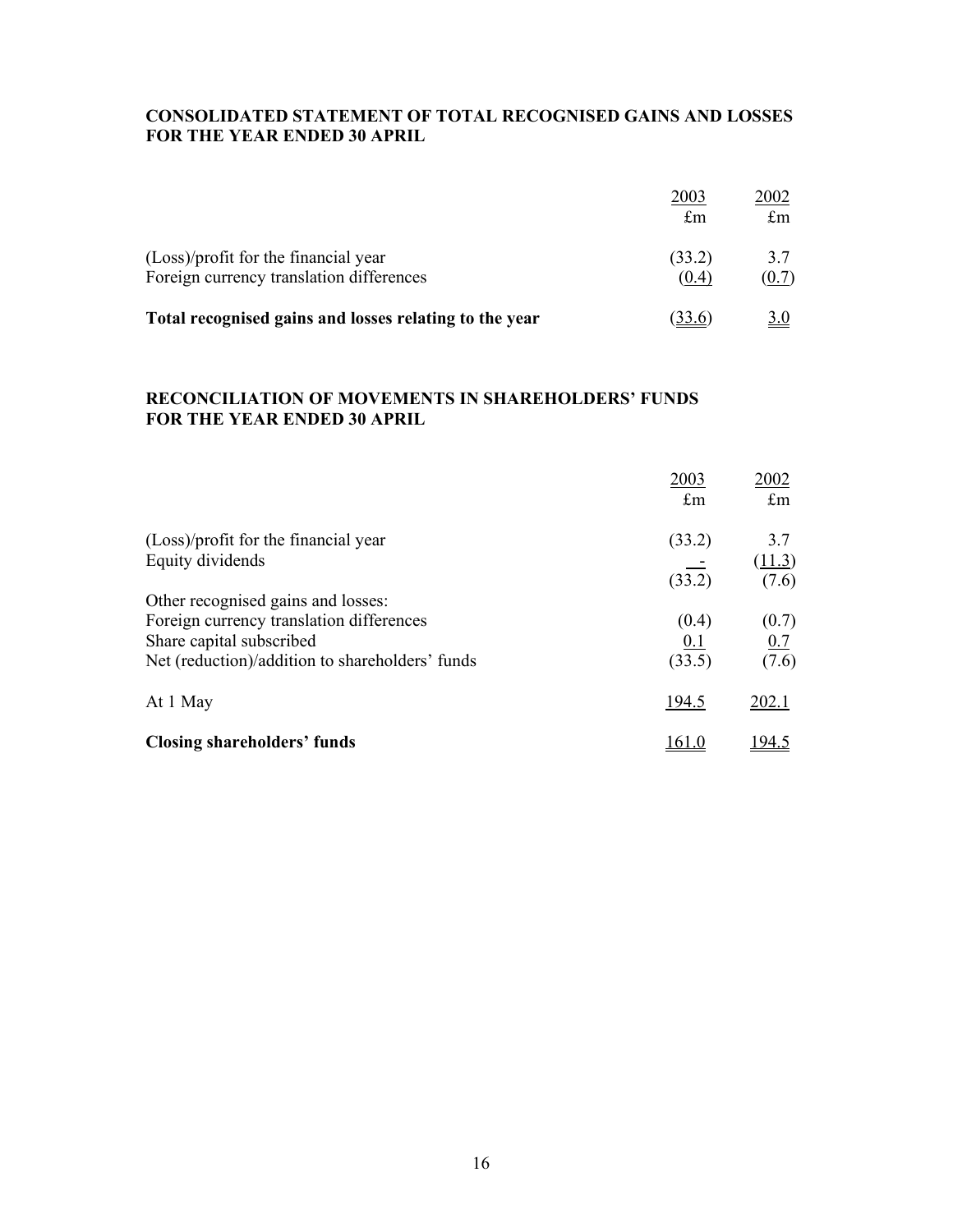# **CONSOLIDATED BALANCE SHEET AT 30 APRIL**

|                                                          | 2003         | 2002                |
|----------------------------------------------------------|--------------|---------------------|
|                                                          | $\pounds$ m  | $\pounds$ m         |
| <b>Fixed assets</b>                                      |              |                     |
| Intangible assets - goodwill                             | 152.0        | 160.8               |
| Tangible fixed assets:                                   |              |                     |
| - rental equipment                                       | 577.5        | 678.1               |
| - other fixed assets                                     | 74.0         | 72.8                |
|                                                          | 651.5        | 750.9               |
| Investments – own shares held by ESOT                    | 1.6          | 1.6                 |
|                                                          | 805.1        | 913.3               |
| <b>Current assets</b>                                    |              |                     |
| <b>Stock</b>                                             | 11.6         | 12.9                |
| Debtors subject to non-recourse financing                | 88.0         |                     |
| Non-recourse financing received                          | (57.5)       |                     |
|                                                          | 30.5         |                     |
| Other trade debtors, prepayments $\&$ accrued income     | 16.3         | 110.7               |
| Cash at bank and in hand                                 | 10.3         | 0.5                 |
|                                                          | 68.7         | 124.1               |
| Creditors - amounts falling due within one year          |              |                     |
| Bank loans and overdrafts                                | (7.1)        | (11.1)              |
| Finance lease obligations                                | (3.5)        | (12.4)              |
| Bills of exchange                                        | (12.8)       | (11.6)              |
| Trade and other creditors                                | (79.4)       | (110.1)             |
|                                                          | (102.8)      | (145.2)             |
| <b>Net current liabilities</b>                           | (34.1)       | (21.1)              |
| <b>Total assets less current liabilities</b>             | 771.0        | 892.2               |
| Creditors - amounts falling due after more than one year |              |                     |
| Bank and other loans                                     | (415.8)      | (504.4)             |
| Finance lease obligations                                | (18.9)       | (18.2)              |
| 5.25% unsecured convertible loan note, due 2008          | (129.8)      | (129.7)             |
|                                                          | (564.5)      | (652.3)             |
| <b>Provision for liabilities and charges</b>             |              |                     |
| Deferred taxation                                        | (28.6)       | (41.1)              |
| Other provisions                                         | (16.9)       | (4.3)               |
|                                                          | (45.5)       | $\left(45.4\right)$ |
| <b>Total net assets</b>                                  | 161.0        | <u>194.5</u>        |
| <b>Capital and reserves</b>                              |              |                     |
| Called up share capital                                  | 32.6         | 32.5                |
| Share premium account                                    | 100.7        | 100.7               |
| <b>Revaluation reserve</b>                               | 0.5          | 0.5                 |
| Profit and loss account                                  | 27.2         | 60.8                |
| <b>Total equity shareholders' funds</b>                  | <u>161.0</u> | <u>194.5</u>        |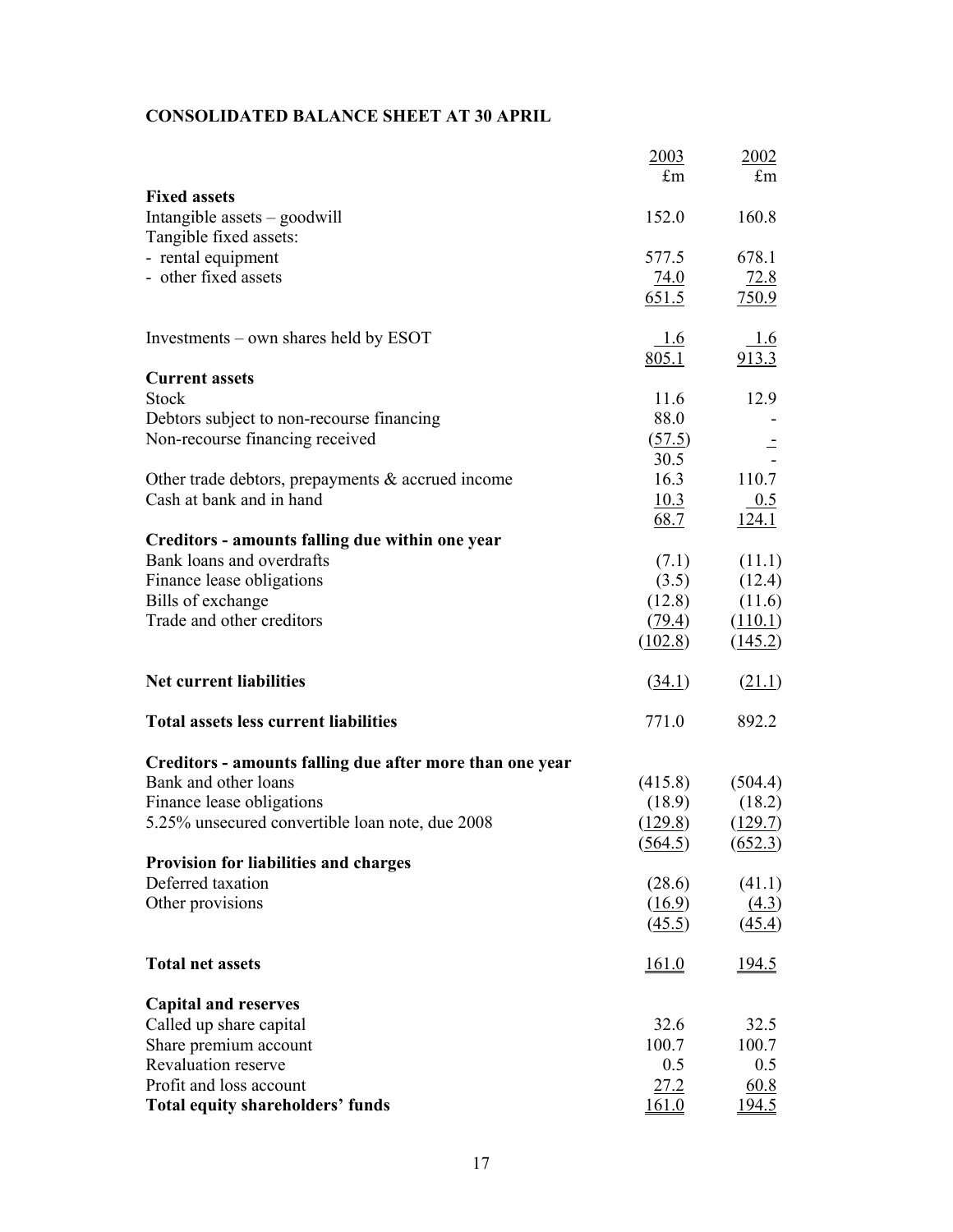# **CONSOLIDATED CASH FLOW STATEMENT FOR THE YEAR ENDED 30 APRIL**

|                                                                                                                                                                | £m                             | 2003<br>$\pounds$ m  | £m                    | 2002<br>£m          |
|----------------------------------------------------------------------------------------------------------------------------------------------------------------|--------------------------------|----------------------|-----------------------|---------------------|
|                                                                                                                                                                |                                |                      |                       |                     |
| Net cash inflow from operating activities<br>Cash inflow before exceptional items<br><b>Exceptional costs</b><br>Non-recourse finance received under trade     |                                | 157.3<br>(4.4)       |                       | 202.0               |
| debtors securitisation<br>Net cash inflow from operating activities                                                                                            |                                | $\frac{57.4}{210.3}$ |                       | 2020                |
| Returns on investments and servicing of finance<br>Interest paid<br>Exceptional costs re bank facility<br>Net cash outflow from returns on investments         | (41.4)<br>(3.2)                |                      | (49.1)<br>(1.3)       |                     |
| and servicing of finance                                                                                                                                       |                                | (44.6)               |                       | (50.4)              |
| <b>Taxation inflow /(outflow)</b>                                                                                                                              |                                | 0.7                  |                       | (0.7)               |
| Capital expenditure and financial investment<br>Purchase of tangible fixed assets<br>Sale of tangible fixed assets<br>Purchase of own shares by employee share | (107.1)<br>29.4                |                      | (203.3)<br>39.2       |                     |
| ownership trust<br>Net cash outflow from capital expenditure and                                                                                               |                                |                      | (1.6)                 |                     |
| financial investment                                                                                                                                           |                                | (77.7)               |                       | (165.7)             |
| Acquisitions & disposals outflow                                                                                                                               |                                | (0.8)                |                       | (3.3)               |
| <b>Equity dividends paid</b>                                                                                                                                   |                                | (9.3)                |                       | (11.3)              |
| Net cash inflow/(outflow) before management<br>of liquid resources and financing                                                                               |                                | 78.6                 |                       | (29.4)              |
| <b>Financing</b><br>Issue of ordinary share capital<br>Drawdown of loans<br>Redemption of loans<br>Increase in cash collateral balances                        | 0.1<br>11.9<br>(65.8)<br>(3.7) |                      | 0.7<br>89.3<br>(56.8) |                     |
| Capital element of finance lease payments<br>Net cash (outflow)/inflow from financing                                                                          | (11.9)                         | (69.4)               | (10.7)                | <u>22.5</u>         |
| Increase/(decrease) in cash                                                                                                                                    |                                | 9.2                  |                       | $\underline{(6.9)}$ |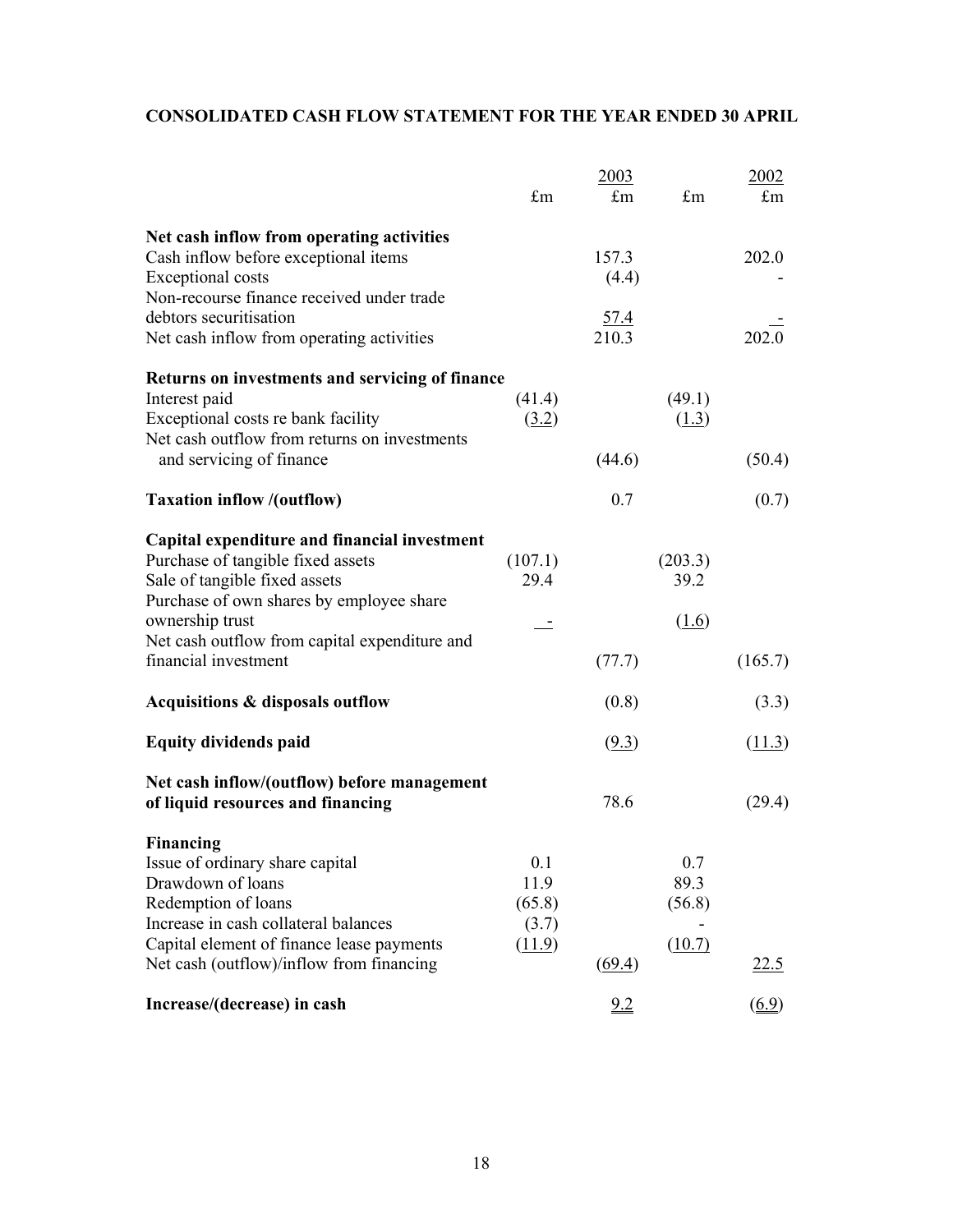# **NOTES TO THE PRELIMINARY STATEMENT FOR THE YEAR ENDED 30 APRIL 2003**

- 1. This preliminary announcement of the results for the year ended 30 April 2003 is an excerpt from the forthcoming 2003 Annual Report & Accounts and does not constitute the statutory accounts for either 2002/3 or 2001/2 for the purposes of section 240 (3) of the Companies Act 1985. The 2002/3 figures are extracted from the audited accounts for that year which have not yet been approved by shareholders or filed with Companies House. The comparative figures are extracted from the latest published financial statements that have been delivered to the Registrar of Companies. The auditors' reports in respect of both years were unqualified and do not contain a statement under section 237 of the Companies Act 1985.
- 2. This preliminary announcement has been approved by a duly authorised committee of the Board.
- 3. No dividend is proposed in respect of the year ended 30April 2003 (2002 3.5p).
- 4. The audited accounts for the year ended 30 April 2003 have been prepared using consistent accounting policies to those applied in the statutory accounts for the year ended 30 April 2002.
- 5. Geographic analysis

|                |             | Turnover    |             | Operating profit |              | Net assets    |  |
|----------------|-------------|-------------|-------------|------------------|--------------|---------------|--|
|                | 2003        | 2002        | 2003        | 2002             | 2003         | <u> 2002 </u> |  |
|                | $\pounds$ m | $\pounds$ m | $\pounds$ m | $\pounds$ m      | $\pounds$ m  | $\pounds$ m   |  |
| North America  | 354.4       | 389.1       | 5.5         | 57.6             | 588.2        | 659.7         |  |
| United Kingdom | 183.2       | 192.3       | (5.7)       | 14.2             | 222.2        | 249.1         |  |
| Rest of World  | 1.9         | 2.3         | 0.5         | 0.7              | 1.5          | 2.1           |  |
| Central items* |             |             |             |                  | (650.9)      | 716.4)        |  |
|                | 539.5       | 583.7       | 0.3         | 72.5             | <u>161.0</u> | <u> 194.5</u> |  |

\* net borrowings, non-recourse funding under the debtors securitisation and deferred taxation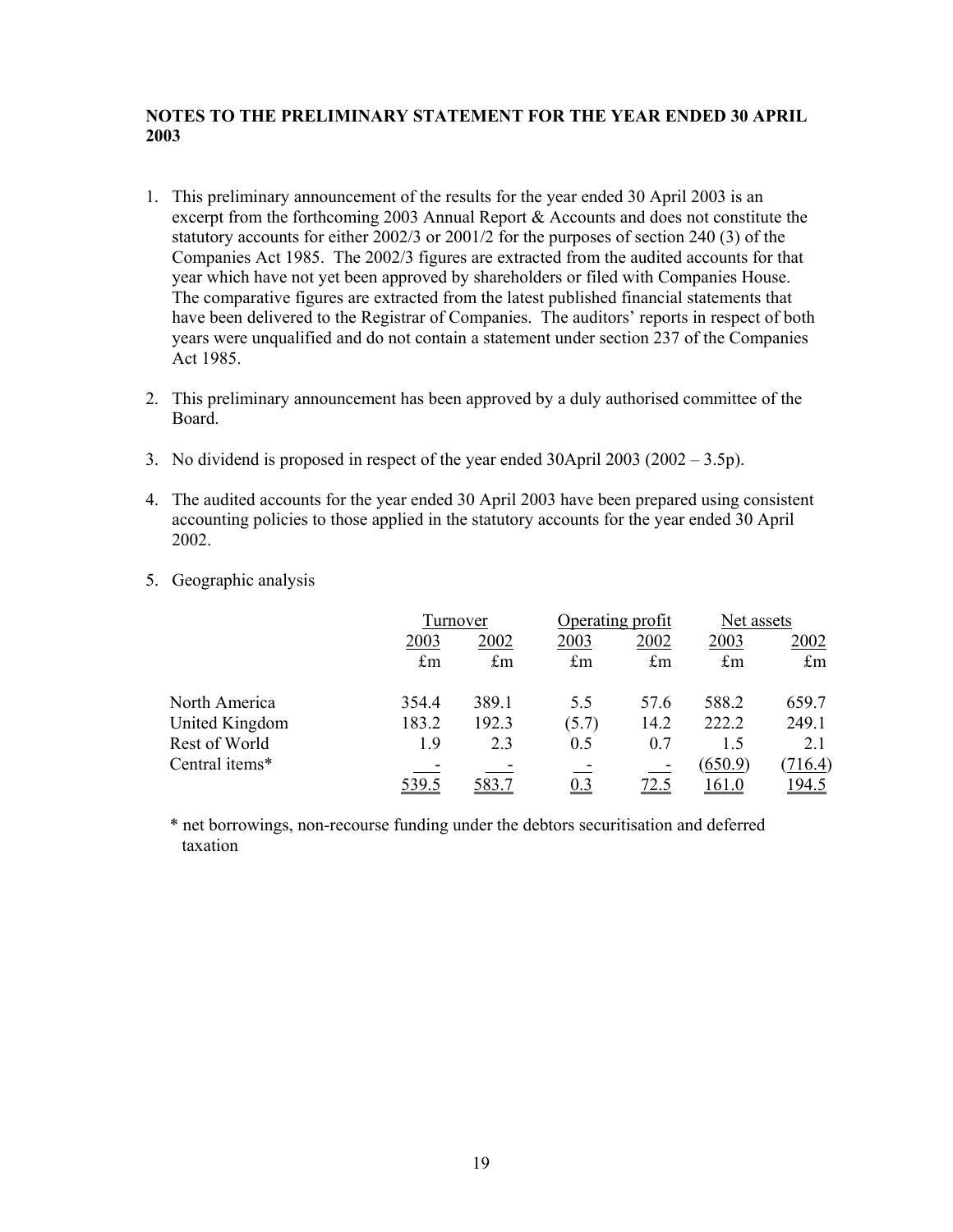6. Net interest payable and similar charges

|                                                   | 2003        | 2002              |
|---------------------------------------------------|-------------|-------------------|
|                                                   | $\pounds$ m | $\pounds$ m       |
| Bank interest payable                             | 31.0        | 39.2              |
| Accrued interest amortisation on convertible loan | 77          | 7.6               |
| Interest payable on finance leases                | 2.2         | $\underline{5.6}$ |
| Total interest payable before exceptional costs   | 40.9        | 52.4              |
| Exceptional costs re debt facilities              | 1.9         | 3.0               |
|                                                   | <u>42.8</u> | <u>55.4</u>       |
| Exceptional items                                 |             |                   |

|                                                                   | 2003  | 2002 |
|-------------------------------------------------------------------|-------|------|
|                                                                   | £m    | £m   |
| Prior year impact of the US accounting issue.                     | 94    |      |
| Brought forward impact of change in estimation method for US      |       |      |
| self insurance                                                    | 74    |      |
| Advisory and other fees relating to the Company's debt facilities | 7.5   |      |
| UK business rationalisation                                       | 74    |      |
| Gain on sale of land and buildings                                | (0.3) |      |
| Loss on disposal of UK assets                                     |       | 32.6 |
| Covenant variation fees                                           |       | 3.0  |
|                                                                   |       |      |

A full description of the exceptional items in the year ended 30 April 2003 is given in the financial review on page 9.

8. Taxation

7. Exceptional items

|                                                                                                         | 2003<br>$\pounds$ m     | 2002<br>$\pounds$ m     |
|---------------------------------------------------------------------------------------------------------|-------------------------|-------------------------|
| UK Corporation tax at $30\%$ (2001 – 30%)<br>- current year charge<br>- credit in respect of prior year | (0.2)<br>(0.2)          | (0.9)<br>(0.9)          |
| Overseas taxation                                                                                       | 0.5                     | 0.6                     |
| Total current tax charge/(credit)                                                                       | 0.3                     | (0.3)                   |
| Deferred taxation credit - current year (credit)/charge<br>- prior year credit                          | (4.8)<br>(4.5)<br>(9.3) | 2.5<br>(21.4)<br>(18.9) |
|                                                                                                         | <u>(9.0)</u>            | 19.2)                   |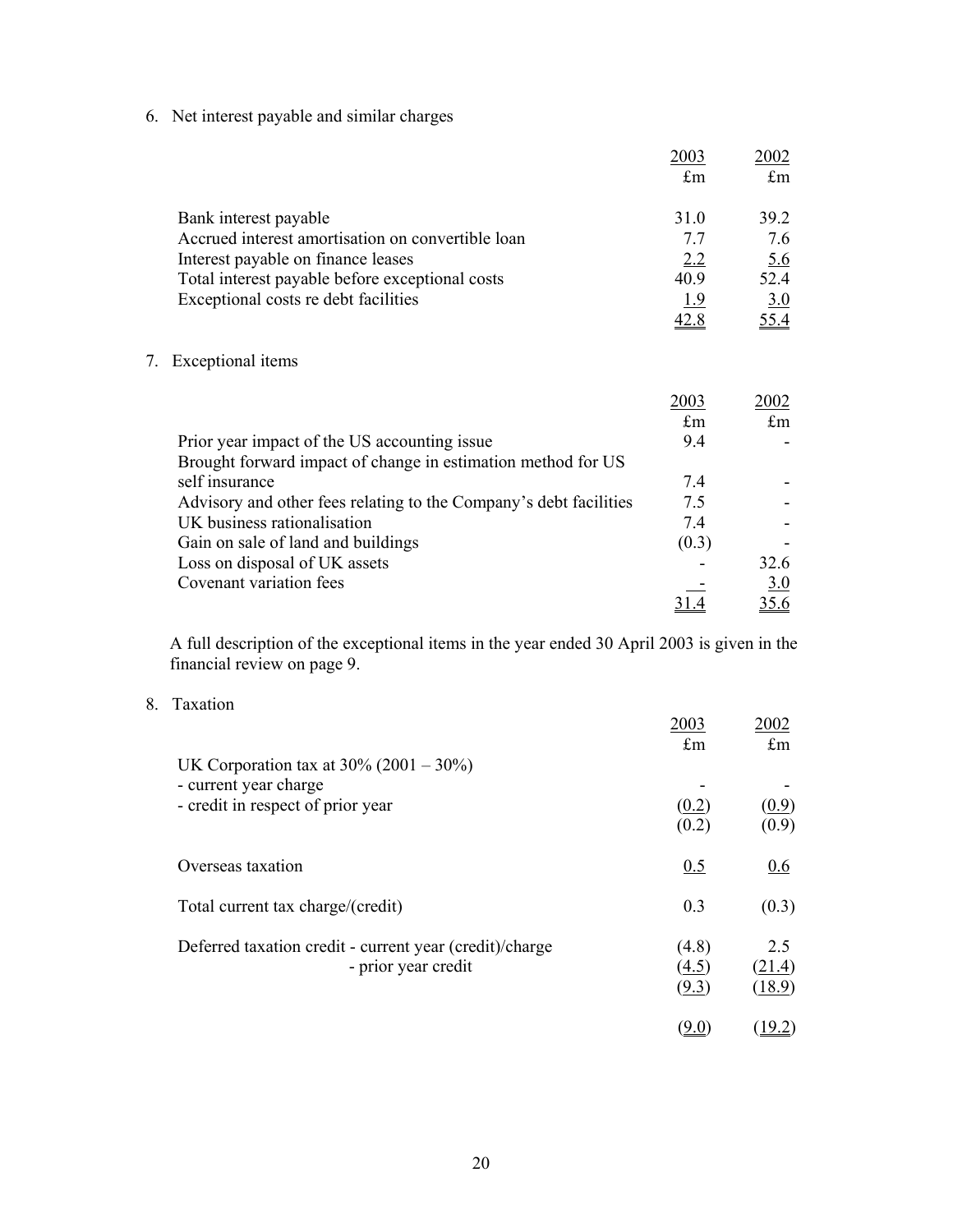## 9. (Loss)/earnings per share

Loss per share for the year ended 30 April 2003 have been calculated based on the loss for the financial year and on 322,716,194 ordinary shares, being the weighted average number of ordinary shares in issue during the year excluding the shares held by the ESOT (2002 – 324,090,666 ordinary shares). Diluted (loss)/earnings per share have been calculated using the (loss)/profit for the financial year and the diluted number of shares (ignoring any potential issue of ordinary shares which would be anti-dilutive) and are calculated as follows:

|                                                            |                   | 2003       |        |               | 2002       |        |
|------------------------------------------------------------|-------------------|------------|--------|---------------|------------|--------|
|                                                            | (Loss) for        | Weighted   | Per    | Profit for    | Weighted   | Per    |
|                                                            | the financial     | average no | share  | the financial | average no | share  |
|                                                            | year              | of shares  | amount | year          | of shares  | amount |
|                                                            | $\pounds$ m       | М          | p      | $\pounds$ m   | m          | p      |
| As used in the calculation of                              |                   |            |        |               |            |        |
| basic earnings per share                                   | (33.2)            | 322.7      | (10.3) | 3.7           | 324.1      |        |
| Outstanding share options<br>As used in the calculation of |                   |            |        |               | <u>1.6</u> |        |
| diluted earnings per share                                 | 33.2 <sup>-</sup> |            | 10.3)  |               |            |        |

10. Intangible fixed assets – goodwill

|                                                | Cost        | Amortisation | NBV            |
|------------------------------------------------|-------------|--------------|----------------|
|                                                | $\pounds$ m | £m           | $\pounds$ m    |
| At 1 May 2002                                  | 178.1       | (17.3)       | 160.8          |
| Arising in respect of acquisitions in the year | 0.2         |              | 0 <sub>2</sub> |
| Amortisation during the year                   |             | (9.0)        | <u>(9.0)</u>   |
| At 30 April 2003                               |             | <u>26.5</u>  |                |

# 11. Tangible fixed assets

| Net book value      |                           | Other fixed<br>Rental equipment |              | Total tangible |
|---------------------|---------------------------|---------------------------------|--------------|----------------|
|                     | Held under finance leases | Owned                           | assets       | fixed assets   |
|                     | $\pounds$ m               | $\pounds$ m                     | $\pounds$ m  | $\pounds$ m    |
| At 1 May 2002       | 27.1                      | 651.0                           | 72.8         | 750.9          |
| Reclassifications   | (7.7)                     | 7.4                             | 0.3          |                |
| Exchange difference | (2.3)                     | (36.8)                          | (2.9)        | (42.0)         |
| Additions           | 2.8                       | 68.2                            | 14.5         | 85.5           |
| Disposals           |                           | (24.5)                          | (1.6)        | (26.1)         |
| Depreciation        | (2.8)                     | (104.9)                         | <u>(9.1)</u> | (116.8)        |
| At 30 April 2003    |                           | <u>560.4</u>                    | <u>74.0</u>  | <u>651.5</u>   |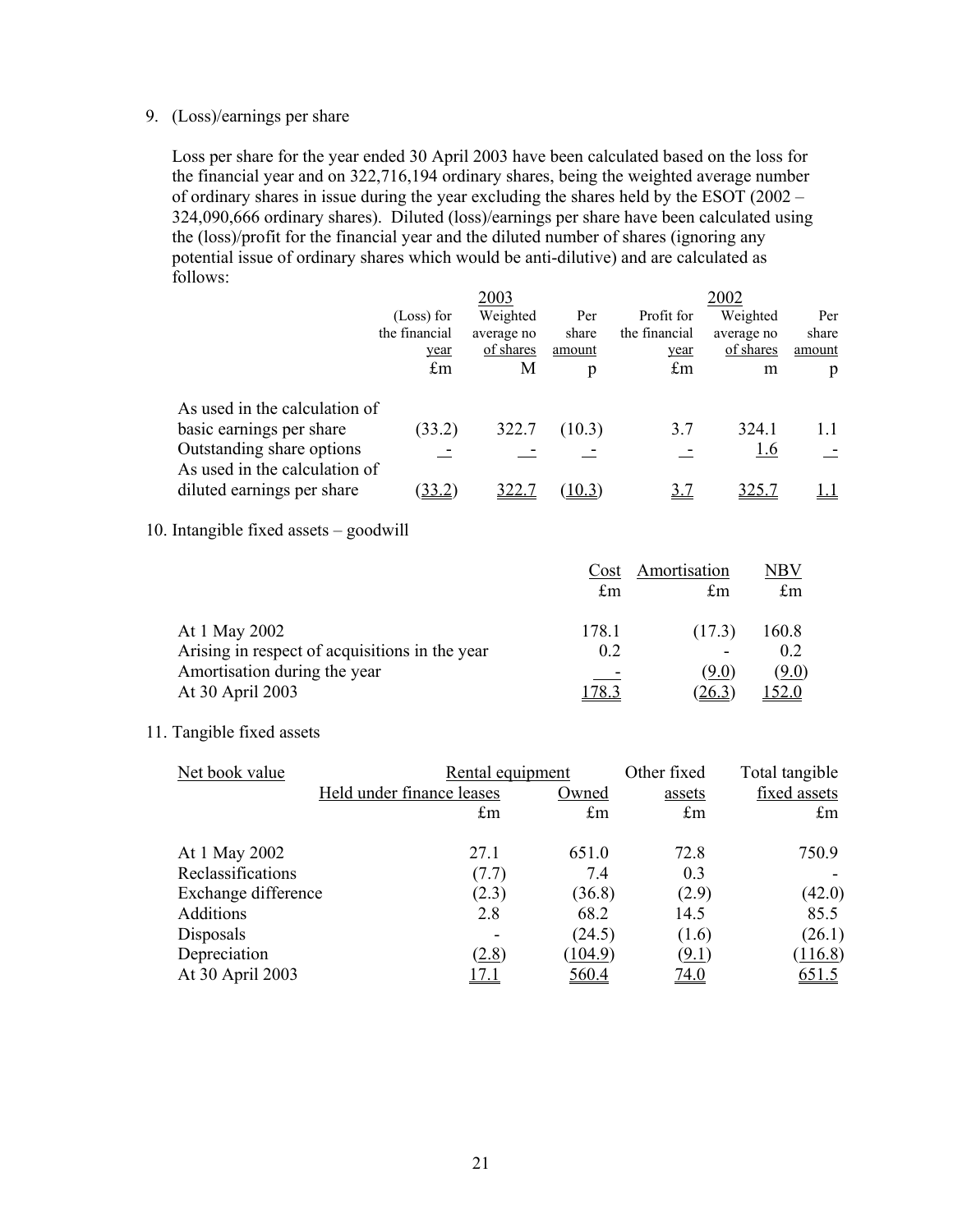#### 12. Provisions for liabilities and charges

| Deferred taxation                              |             | 2003        | 2002         |
|------------------------------------------------|-------------|-------------|--------------|
|                                                |             | $\pounds$ m | $\pounds$ m  |
| Liability recognised in the accounts:          |             |             |              |
| - Short term timing differences                |             | (12.9)      | (1.0)        |
| - Tax effect of losses in subsidiary company   |             | (56.2)      | (54.7)       |
| - Accelerated capital allowances               |             | <u>97.7</u> | 96.8         |
|                                                |             | 28.6        | 41.1         |
|                                                |             |             |              |
|                                                | Self        |             |              |
|                                                | insurance   | Other       | <b>Total</b> |
|                                                | $\pounds$ m | $\pounds$ m | £m           |
| At 1 May 2002                                  | 3.5         | 0.8         | 4.3          |
| Reclassification                               | (1.3)       | 1.3         |              |
| Exchange differences                           | (0.5)       | (0.1)       | (0.6)        |
| Utilised                                       | (7.3)       | (6.6)       | (13.9)       |
| Charged in the year $-$ current year amount    | 11.6        | 8.1         | 19.7         |
| Exceptional item – change in estimation method | <u>7.4</u>  |             | 7.4          |
| At 30 April 2003                               | 13.4        | 3.5         | 16.9         |

Self insurance provisions relate to the estimated liability in respect of costs to be incurred under the Group's self insurance programmes for events occurring on or prior to the year end. In previous years the provision was estimated based on a case by case assessment by the independent claims handling agents of the likely outturn on each case. This year the estimation method has been amended and the provision is now based on a projection by independent actuaries and the company's insurance broker of the most likely final total cost of self insured risk based on historic claims experience for Sunbelt, BET and the US industry generally. The impact of this change in estimation method, which the Directors consider provides a more appropriate estimation of the required provision, was to increase the amount provided at 30 April 2003 by £10.1m of which £2.7m relates to the current year and £7.4m to the amount provided at 30 April 2002. The latter amount is treated as an exceptional item.

13. Notes to cash flow statement

| 2003        | 2002          |
|-------------|---------------|
| $\pounds$ m | $\pounds$ m   |
|             |               |
| 0.3         | 72.5          |
| 29.8        |               |
| 9.0         | 8.8           |
| 111.0       | 120.9         |
| 150.1       | 202.2         |
| (2.7)       | (1.5)         |
| 13          | 24            |
| 5.4         | 15.3          |
| 2.5         | (15.4)        |
| 0.7         | (1.0)         |
| 57.3        | <u> 202.0</u> |
|             |               |